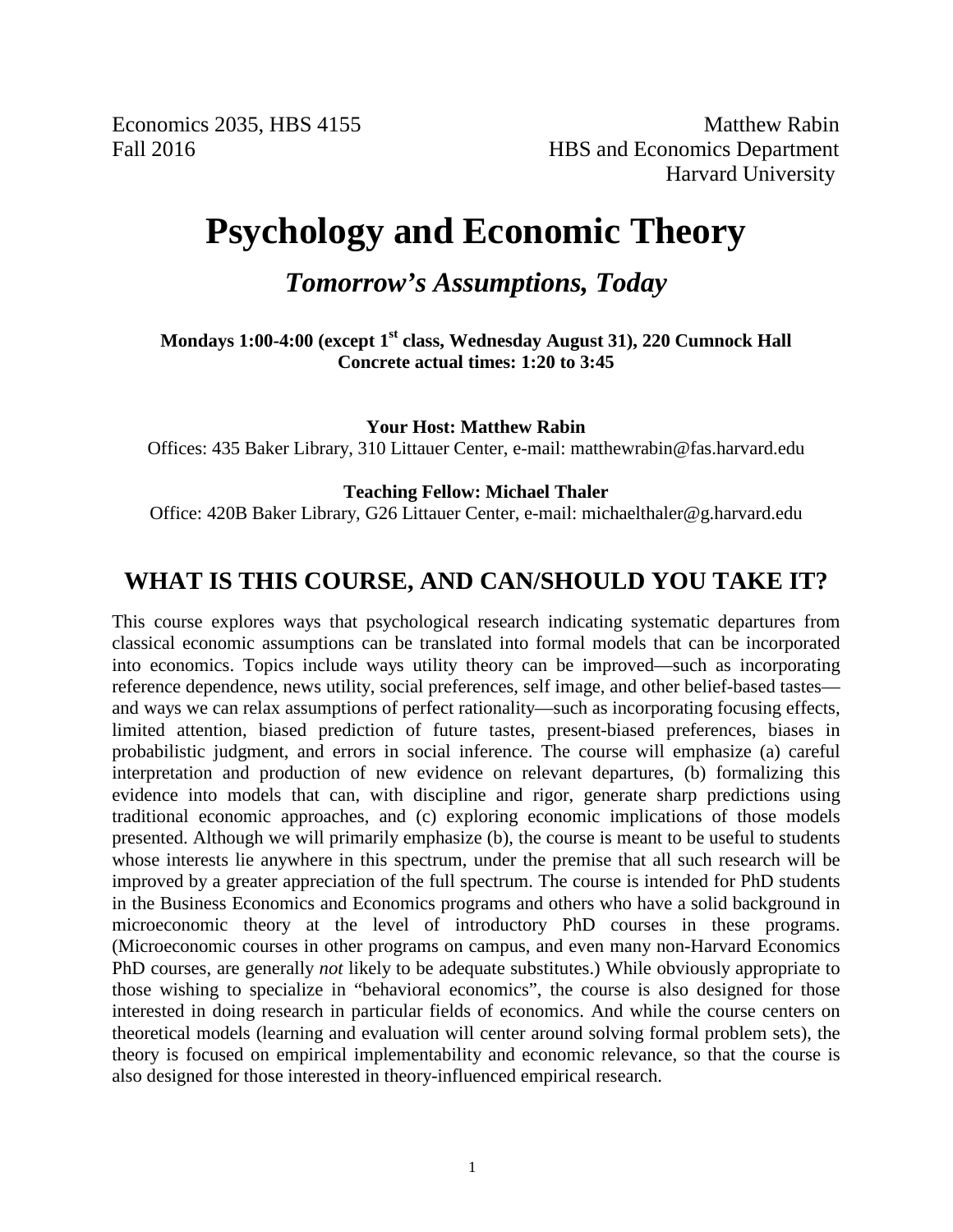This course contains material and approaches targeted at those with an interest in doing PhDlevel research in economics. **Enrollment for credit in this course is simply not suitable for those unprepared in or uninterested in PhD-level economics no matter the intensity of interest in psychology or behavioral economics.** *Really.*

The course focuses on formal modeling. The course will involve more words and more intuition and more classical middlebrow economic theory than the typical advanced-theory field course. It will, of course, involve more reading and discussion of the behavioral evidence and psychological foundations of our assumptions than do other theory (or non-theory) economics courses. But, in the end, its emphasis is on formal modeling. Economics 2035 can be combined with Economics 2030 or Economics 2338 (Behavioral Development Economics) or Economics 2728 (Behavioral Finance) to write the Psychology and Economics field exam. Those seeking advice on this course vis a vis taking the behavioral field should consult with me.

The topics covered in this course are listed later in the syllabus. Generally I will assign readings covering some of the evidence suggesting that new assumptions would improve economic analysis, discuss this evidence very briefly in class, and then use this evidence to develop new formal models. When available, I will assign papers that contain the formal models. To keep the workload manageable (sort of), the number of assigned readings will be minimal, and too little to give a full sense of the relevant evidence; students are encouraged to read further.

If—after you have read the syllabus, and preferably after attending the first lecture—you have any questions about whether this course is appropriate for you, please come talk to me.

Admission for credit will be automatic for regular (non-visiting) Harvard students in any department who have passed Economics 2010a and 2010b with a grade of B+ or better. (Those who have taken 2020a and 2020b may also qualify, but should perhaps talk to me.) Harvard undergraduates with *advanced* training in microeconomic theory and who have an interest in Economics graduate studies are also encouraged to consider taking the course. MIT Economics Department PhD students may take the course for credit. All other visiting students and students enrolled at other universities (besides MIT) cannot take the course for credit, for either grades or pass-fail, or as an official auditor whose attendance or participation I must certify to somebody. Anybody is permitted to attend the lectures and I am delighted if people can benefit.

#### **DETAILED COURSE NON-DESCRIPTION**

Because it is designed as an introduction to modeling psychological phenomena that are not yet totally integrated into mainstream economic analysis, the material in this course is not entirely like what you've seen in most of your other economics courses. But it is *not* an alternative to mainstream economics. It is only about improving the psychological realism of formal economics, so as to use classical economic approaches to improve our answers to classical economic questions. Like all other courses, this course does not cover all topics that might be of interest. So, this course is …

#### **not about the philosophy or methodology of economics**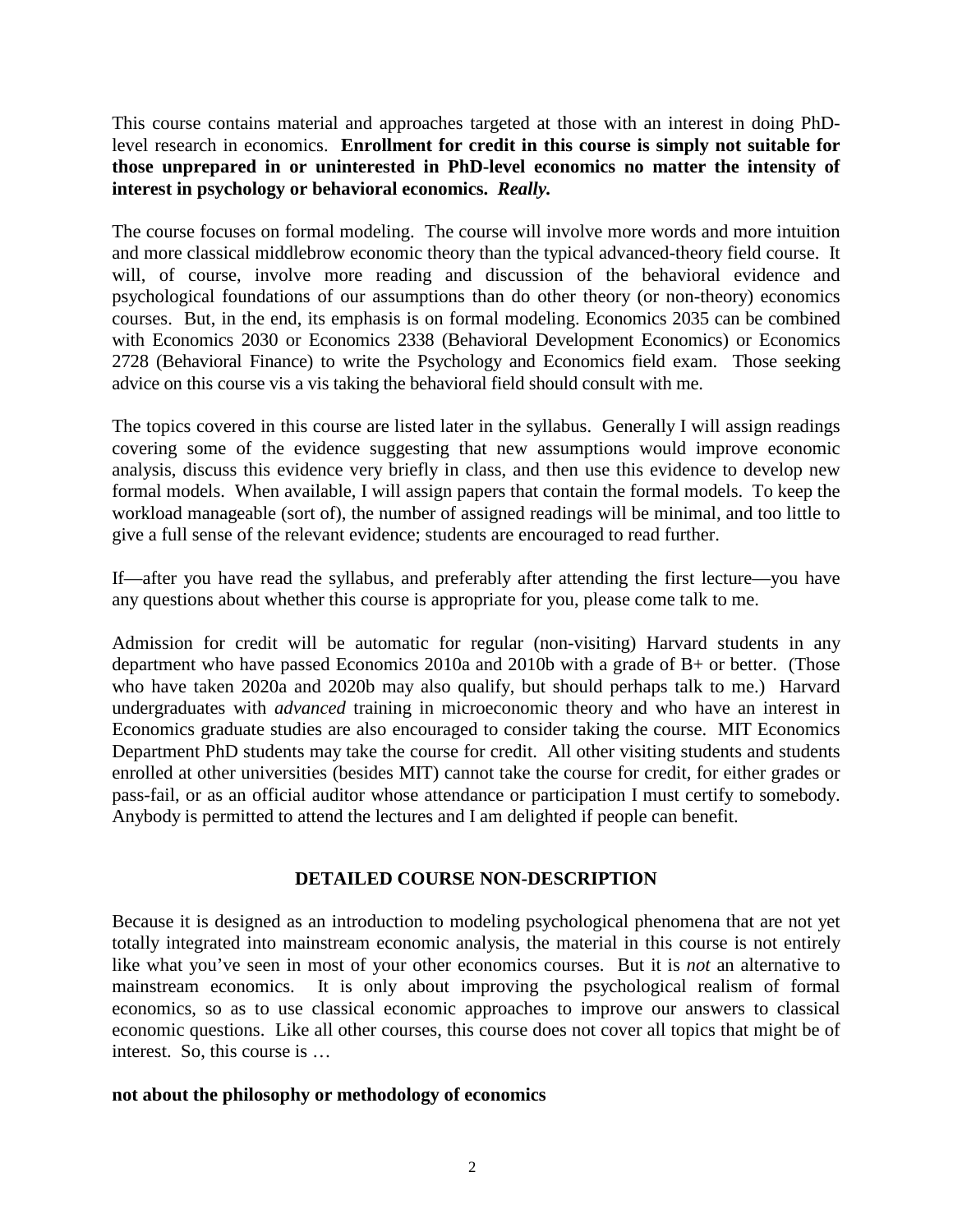Maybe too little time is spent on methodology in graduate school. And some methodological quandaries inhere in the topics of this course. But beyond a brief discussion at the beginning, we will not spend time exploring methodological issues. Doing so takes time away from the substance. And usually when economists debate "Methodology" in the context of challenging existing assumptions, the debate ends up focusing on an abstract official line about appropriate methodology, rather than a realistic assessment of how workaday economic research is actually done. The maintained hypothesis of the course is that it is sensible for some economists to spend some of their time doing standard economic research that happens to incorporate some untraditional-within-economics elements of human nature that seem to be both true and economically relevant.

#### **not about non-psychological models of bounded rationality**

We won't consider models of bounded rationality (based on computer science, artificial intelligence, etc.) that are meant to capture cognitive limits of economic actors, but not based on evidence that humans think this way. In some arenas I think it makes tremendous sense to focus on these alternative models of bounded rationality, and more generally this can be a very useful research agenda. But that's not what this course is about. We will consider those models based on research inspired by the empirical evidence of what humans are like.

#### **not about savanna economics**

Many people are interested in how the human species evolved to be the way we are, and most economists are most prone to think evolutionary arguments when being exposed to unfamiliar assumptions. Whatever the merits or demerits of an evolutionary perspective on social science, it is not what this course is about. Under the maintained hypothesis that in the (very long) "short run" we can treat the biological aspects of human nature as fixed, we won't consider the biological dynamics of evolutionary change. We will try to figure out some facts about what humans are like, and see how that matters for the economy. Any empirical insights into how people are—from whatever source, including by researchers who find a focus on evolutionary pressures to be enlightening—is of course welcome. And presumably some researchers believe that the focus on evolutionary pressures will eventually yield high payoff in understanding humans as they currently are, at which point evolution-inspired insights into human nature about economically relevant behavior can be incorporated into a course like this. But this course will not emphasize why being the way we are was adaptive for our ancestors on the savanna.

#### **not about experimental economics as such**

Readings will include experimental papers, and as such we will when appropriate examine the nature of the experimental evidence. But the course won't be about experimental methods per se. I am not qualified to give detailed guidance, and in any event this course is meant to use the results from experiments to motivate new economic assumptions, and to emphasize the potential for non-experimental research in these topics. We also won't study experiments testing economic institutions in the laboratory, except insofar as they are either motivated by or informative about the underlying psychology of economic actors. *totally not* **an alternative to mainstream economics.**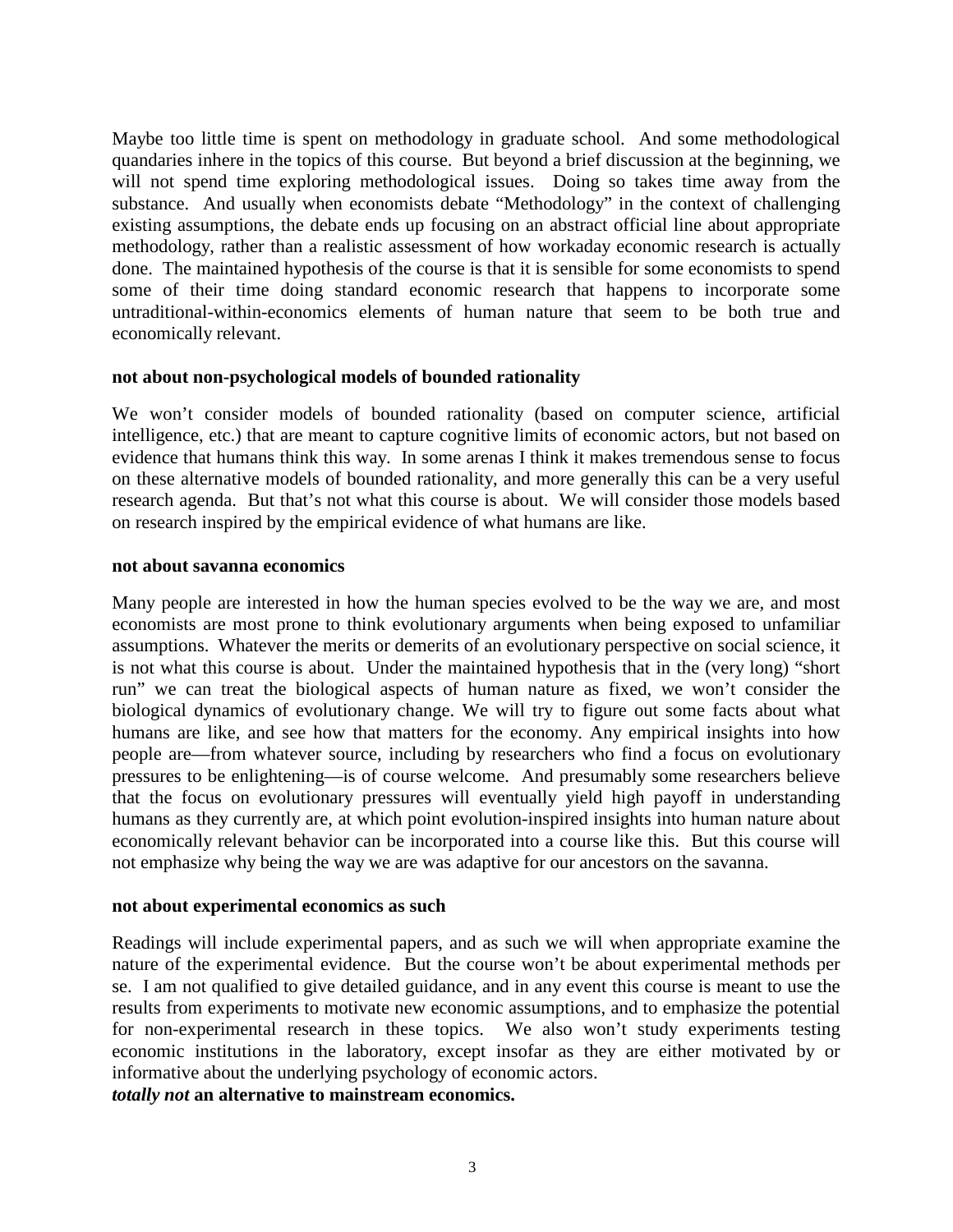In the most important senses, the course won't at all be a departure from mainstream economics. I am a devotee of mainstream economic methods: methodological individualism; formal, careful, mathematical articulation of assumptions; logical analysis of what conclusions follow from those assumptions; and thoughtful empirical testing of both the assumptions and the conclusions. This isn't the only way to approach social science, and it is true that obsessions with methodological individualism and mathematics can sometimes damage research. It is a good thing that these methods and standards are not imposed on all social-science research. Indeed, much of the evidence for the formal models we will be developing doesn't meet economists' narrow criteria for good research—and it should humble us that so much useful insight is derived from modes of research we do not employ. But it is my belief that the best way for economists to do economics in general, and the best way for us to use this material in particular, is with careful formal theory and statistical analysis. In these regards, the course will be purposely, pointedly, persistently, proudly, and ponderously mainstream.

#### **COURSE REQUIREMENTS**

There will be three problem sets. Problems will range in difficulty from moderately easy to quite hard. These problems aren't meant to be simple, and don't panic if you struggle with them. But the problem sets will be graded for correctness, so please do seek help answering any problems you are struggling with *before* handing them in.

You are encouraged to work together on the problem sets, but you are *not* allowed to read others' answers from past or present problem sets, and should hand in solutions separately that reflect your own understanding. You should acknowledge collaborators and describe the extent of collaboration at the top of the relevant assignments. While collaboration is allowed, directly copying someone else's work is not, and will be considered a violation of the university's code of ethics.

Please email Michael your problem set as a pdf by the due date. Late problem sets will not be accepted.

There are limits to the amount of time we can spend grading the problem sets. Answers requiring too much ocular, linguistic, or (avoidable) cognitive effort won't be read. Please make an effort to write/type legibly and present your results clearly and succinctly. Problems will frequently require substantial math; you are welcome to hand in all the work you did to reach an answer, but *please* make sure to provide guidance through your steps of reasoning, or to flag work that is superfluous to the reader. Cross out anything not meant to be part of your answer. Clearly indicate your answer by labeling (if typed) or circling (if handwritten).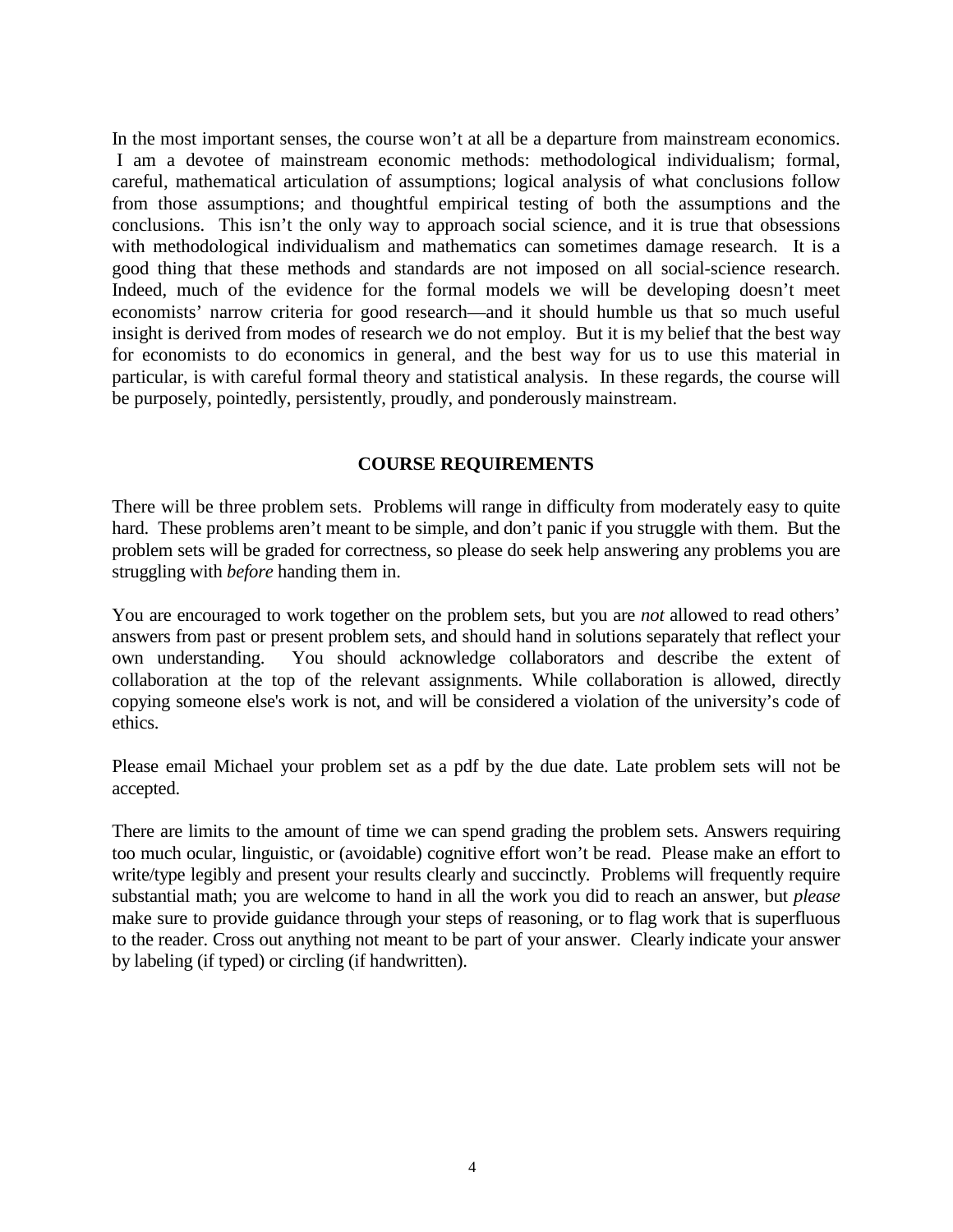#### **Planned (but possibly altered) schedule of problem sets:**

Problem Set Snap: Distributed September 13 and 20, due October 3 by 1.18pm, returned October 17

Problem Set Crackle: Distributed October 18 and November 1, due November 11 by 12.00pm, returned November 14.

Problem Set Pop: Distributed November 15 and November 29, due December 7 by 5.00pm.

In-class exam: November 21. **Few reasons will be accepted for rescheduling the exam, and no non-emergency reasons will be accepted after September 19.**

The course grade will be determined 20% by each of Snap and Crackle, 30% by the exam, and 30% by Pop, possibly with some mean-and-standard-deviation adjustments.

#### **HANDOUTS, LECTURE NOTES, OFFICE HOURS, AND WHAT NOT**

I intend to post both lecture notes and handouts (including problem sets, but not answer keys) on [https://canvas.harvard.edu/courses/1](https://canvas.harvard.edu/courses/6588)6763

In class and elsewhere, please address me by my first name. Don't call me Professor Rabin. (If you insist on addressing me formally, please address me as "The Legendary Patsy Cline.")

Although Michael will obviously be a major resource, please use my office hours, including for help on the problem sets. It would be remarkable if you didn't need some assistance with the material, and I am here to help. One of the benefits of open office hours is to accommodate many students at once; if fellow 2035 students are in my office, please join in (I'll say so if for some reason I need to talk privately to a current visitor), and feel very free to show up in groups.

In addition to drop-in office hours, I always have sign-up office hours for advising and other purposes. They are online, linked from my web page. Please **do not** sign up for these slots for course-related help as a general rule. If my scheduled office hours are always infeasible for you, let me know, and then I may encourage you to make appointments with me. But I ask that you schedule your studying so that you are prepared to ask questions during office hours, and do not attempt to schedule extra sessions merely because of poor timing in preparation.

Subject to announced changes, we plan to have open office hours this term at the following times (these will also be posted on my web page and on my office door):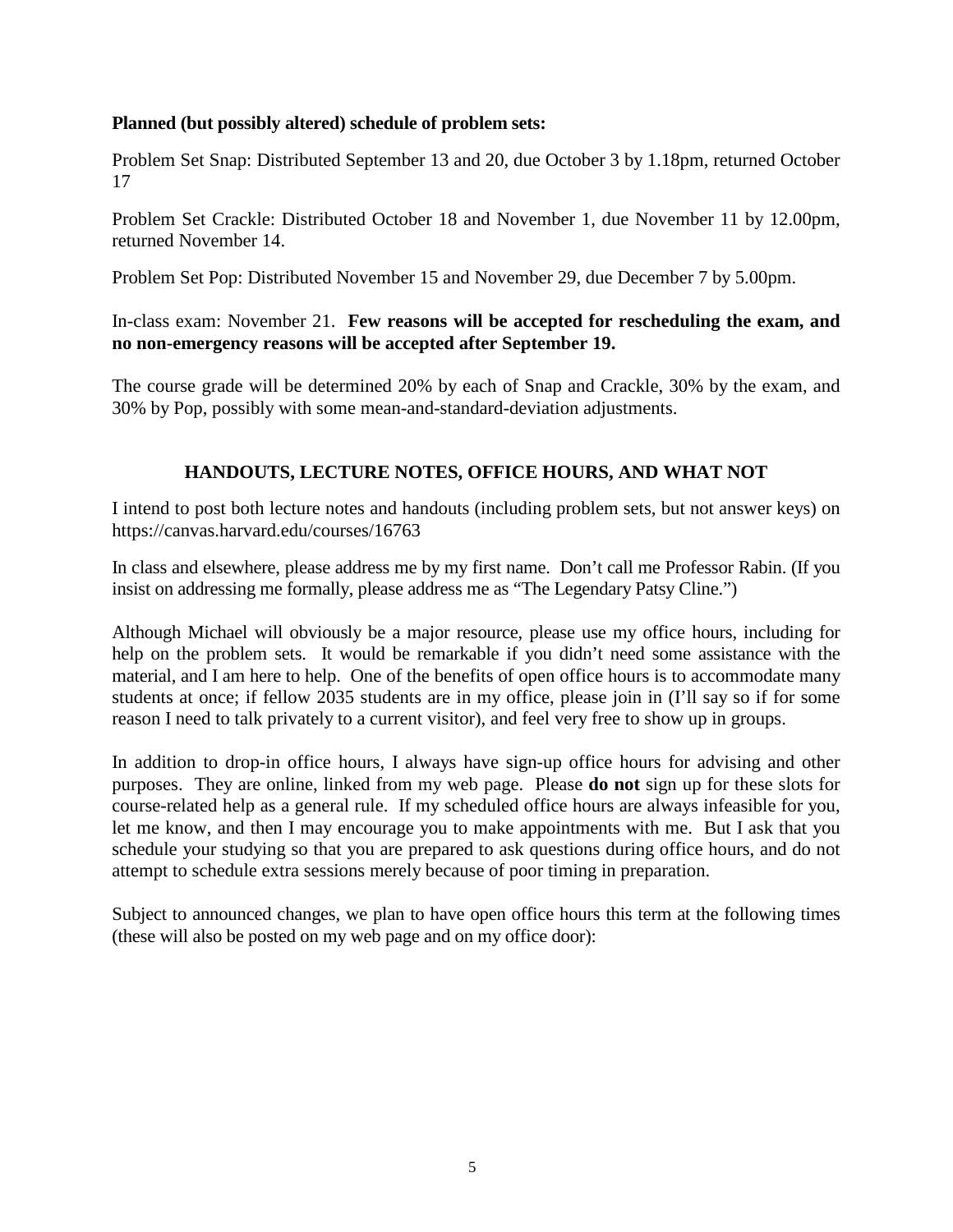#### **Matthew's and Michael's Drop-In Office Hours**

**September 6, Tuesday, 310 Littauer, 12.00 to 1.15, Matthew September 7, Wednesday, TBD Littauer, 3.00 to 4.30, Michael September 12, Monday, 435 Baker, 4.30 to 5.45, Matthew September 15, Thursday, 310 Littauer, 12.15 to 1.45, Matthew September 16, Friday, TBD Littauer, 3.15 to 4.45, Michael September 19, Monday, 435 Baker, 4.30 to 5.45, Matthew September 22, Thursday, TBD Baker, 5.00 to 6.30, Michael September 27, Tuesday, 310 Littauer, 12.00 to 1.45, Matthew September 29, Thursday, TBD Baker, 11.00 to 1.00, Michael September 30, Friday, TBD Littauer, 4.00 to 6.00, Michael October 3, Monday, 435 Baker, 4.15 to 5.30, Matthew October 5, Wednesday, TBD Littauer, 2.45 to 4.00, Michael October 14, Friday, TBD Littauer, 11.00 to 12.30, Michael October 18, Tuesday, 310 Littauer, 12.15 to 1.45, Matthew October 21, Friday, TBD Littauer, 2.30 to 4.00, Michael October 24, Monday, 435 Baker, 4.15 to 5.15, Matthew October 26, Wednesday, TBD Littauer, 5.00 to 6.30, Michael October 27, Thursday, 435 Baker, 3.00 to 5.00, Matthew October 31, Monday, TBD Baker, 4.15 to 6.00, Michael November 1, Tuesday 435 Baker, 12.00 to 1.45, Matthew November 8, Tuesday, 310 Littauer, 12.00 to 1.15, Matthew November 9, Wednesday, TBD Littauer, 4.30 to 6.30, Michael November 14, Monday, 435 Baker, 4.15 to 5.30, Matthew November 17, Thursday, TBD Littauer, 4.30 to 6.30, Michael November 21, Monday, 435 Baker, 4.15 to 5.45, Matthew November 29, Tuesday, 310 Littauer, 12.00 to 1.45, Matthew December 1, Thursday, TBD Baker, 12.00 to 1.30, Michael December 5, Monday, TBD Littauer, 2.00 to 4.00, Michael**

Please pay attention to specific dates and times of our office hours. The rather irregular-seeming schedule is designed with an effort to minimize likely conflicts for students, to be compatible with my other obligations, and to be a good match with the schedule of the course. For your part, please pay advanced attention to this schedule, and plan work so that you can get any desired help from us on problem sets.

The course is also meant to generate research ideas. If you wish to talk about research, drop-in office hours are often fine for this, but please also feel free to sign up to do so. More generally, if for some reason you need to talk to me about something for which open office hours aren't appropriate, you should feel free to sign up. Also, for those in the Business Economics and Economics Ph.D. programs, I and other faculty are always available to discuss *any* issues regarding the program.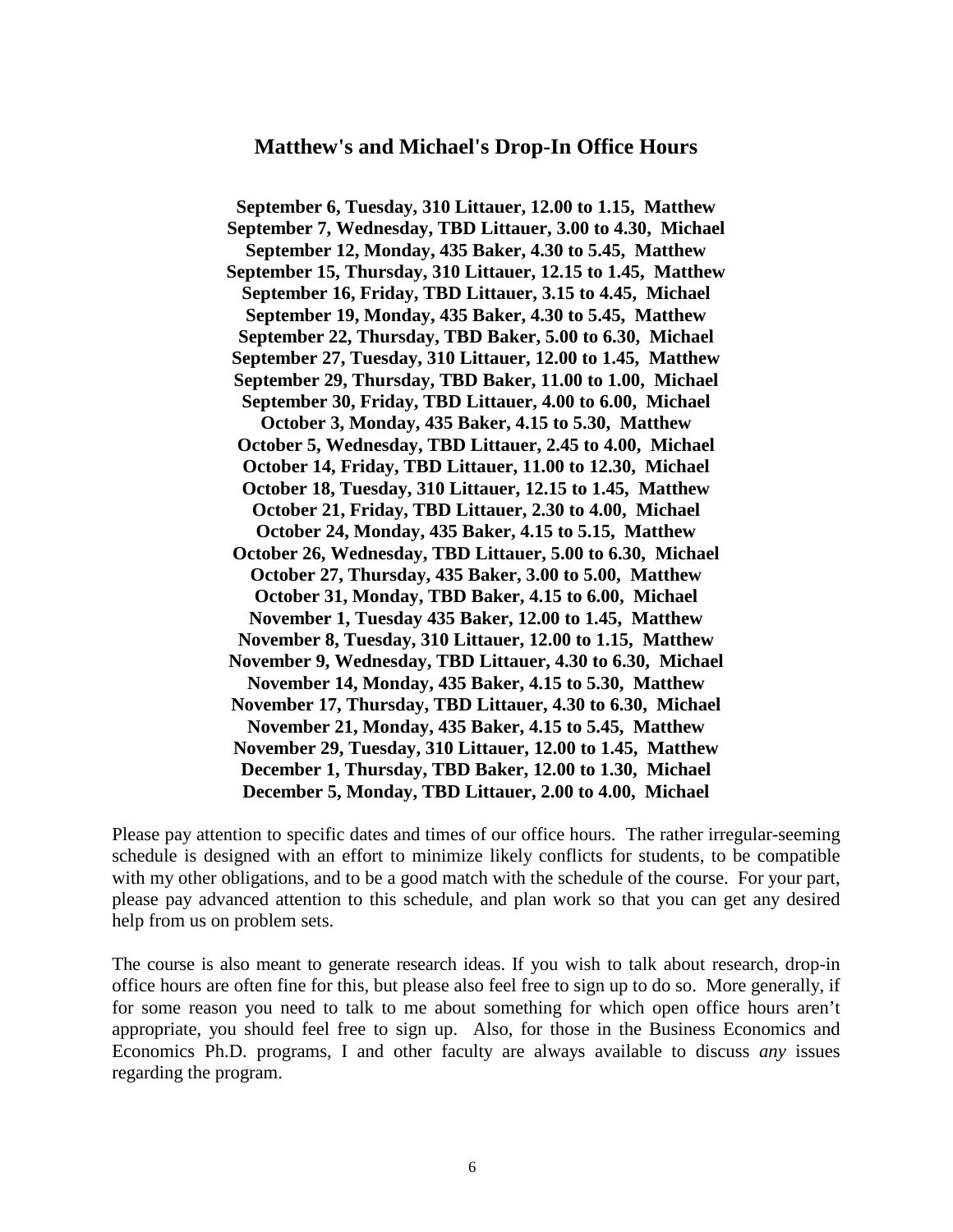Some gentle requests regarding office hours and on contacting me. First, my office hours end sharply at the end. So don't arrive 10 minutes before the scheduled end and expect a full session. Please arrive early if you have lengthy questions, or if you don't want to risk not having time due to others' questions. You are free to ask Michael and me *some* stuff by e-mail, (e.g. a typo or something on a problem set or handout), but please know e-mail sucks for answering many types of questions. "How do I do Question 4?" or "What's up with bounded rationality?" are short questions with long answers.

Please do come to my office hours. I also like students to come by at least once early in the semester to introduce themselves—no need to have a particular agenda. I try to always have candy (and occasionally healthier snacks). I have toys as well, but you must earn my trust before I let you play with them.

#### **RESEARCH**

You should now be beginning the shift away from learning the results of other peoples' research into conducting your own research. A major reason for teaching this material is to positively influence your research. Yet: This course won't focus on research. So: I encourage you to think about research on your own, with each other, and with faculty, including me. It is easy to shortchange this goal under the pressure of taking courses and other duties you have, so it requires some focus on your part to attend to it. I encourage you to talk to me about ideas for research applying the material from this (or any) course. While I welcome discussions on any of your ideas, including experimental research and modeling-new-psychology theory, I most strongly encourage ideas for "field-empirical" research and implications-of-these-assumptions theory. I am especially keen on ideas that do not merely test the validity of some of the principles and models discussed in the course, but are of direct general interest to economics. I enjoy talking to students about their ideas for empirical research.

If you are in the second year of the Economics PhD program, you should be attending at least one or two seminars regularly. This is central for you to start your transformation into a researchfocused life. I encourage you to attend the "Behavioral" seminar, Wednesdays  $1.00 - 2.30$  in Littauer M16 and the theory/behavioral lunch, Wednesdays 11.30 – 1.00 in Littauer M15. But you should also attend at least one other seminar in some specific area of economics.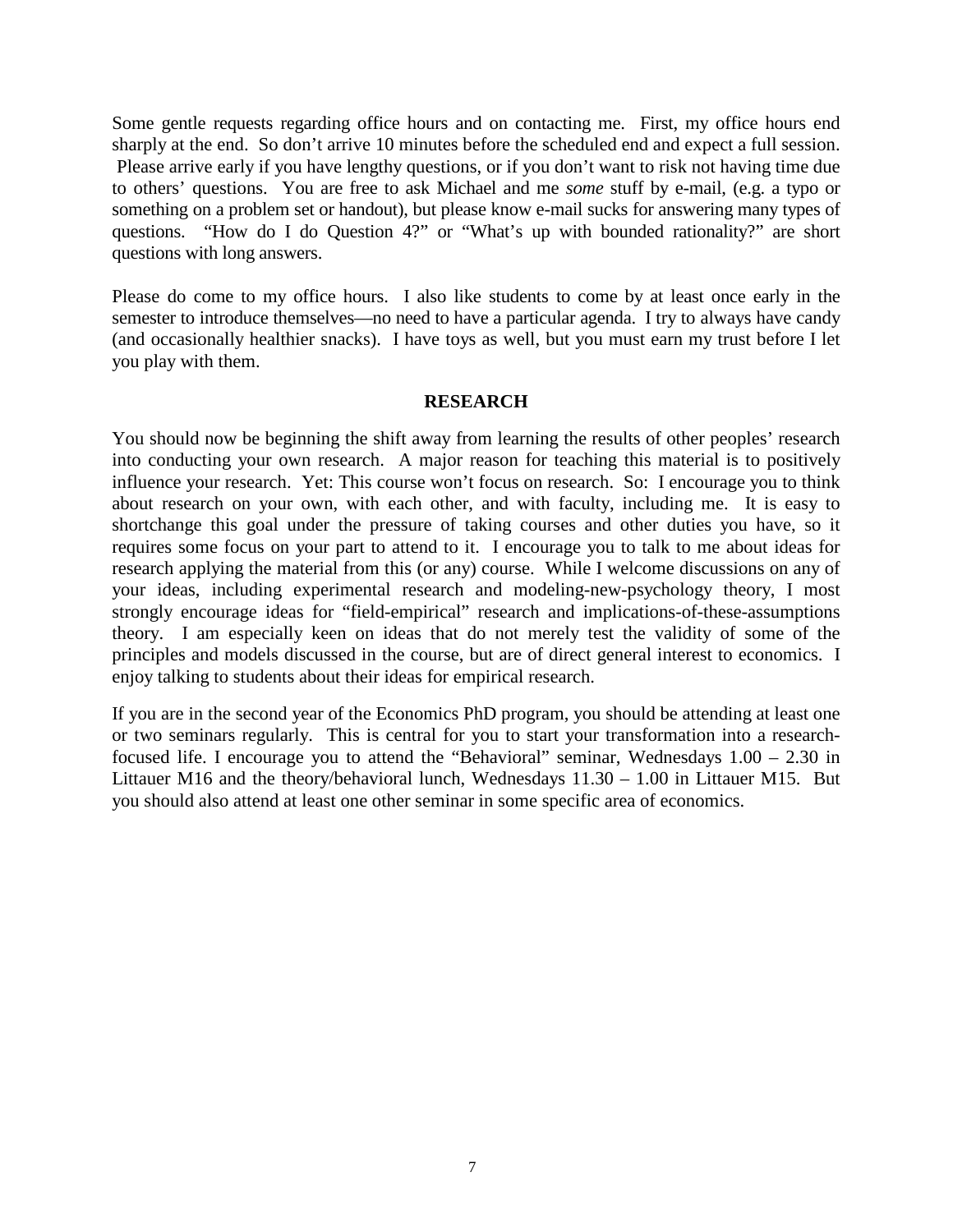## **Tentative Schedule of Lectures**

We meet on Mondays between August 31 (Wednesday, but Monday schedule) and November 28; with no lectures on October 10 (Columbus Day) or November 21 (in-class exam), so there will be 11 3-hour lectures in total. The following schedule is tentative (and the actual schedule will typically lag this; the schedule represents the earliest a topic will be covered).

#### **Lecture 1: August 31**

Perspectives and conceptual framework Introduction to belief-based preferences Anticipatory utility and ego utility

#### **Readings 1-29**

#### **Lecture 2: September 12**

Belief-based preferences and personal equilibrium Introduction to Reference dependence and Prospect Theory

#### **Readings 30-77**

#### **Lecture 3: September 19**

Reference-dependent risk attitudes Reference-dependence: expectations as the reference point

#### **Readings 78-125**

#### **Lecture 4: September 26**

Reference dependence and news utility Introduction to social preferences, and distributional social preferences

#### **Readings 126-130**

#### **Lecture 5: October 3**

Reciprocal preferences, self-image, social image Choice-set-dependent preferences

#### **Readings 131-149**

#### **Non-Lecture 1: October 10**

#### **NO LECTURE – COLUMBUS DAY**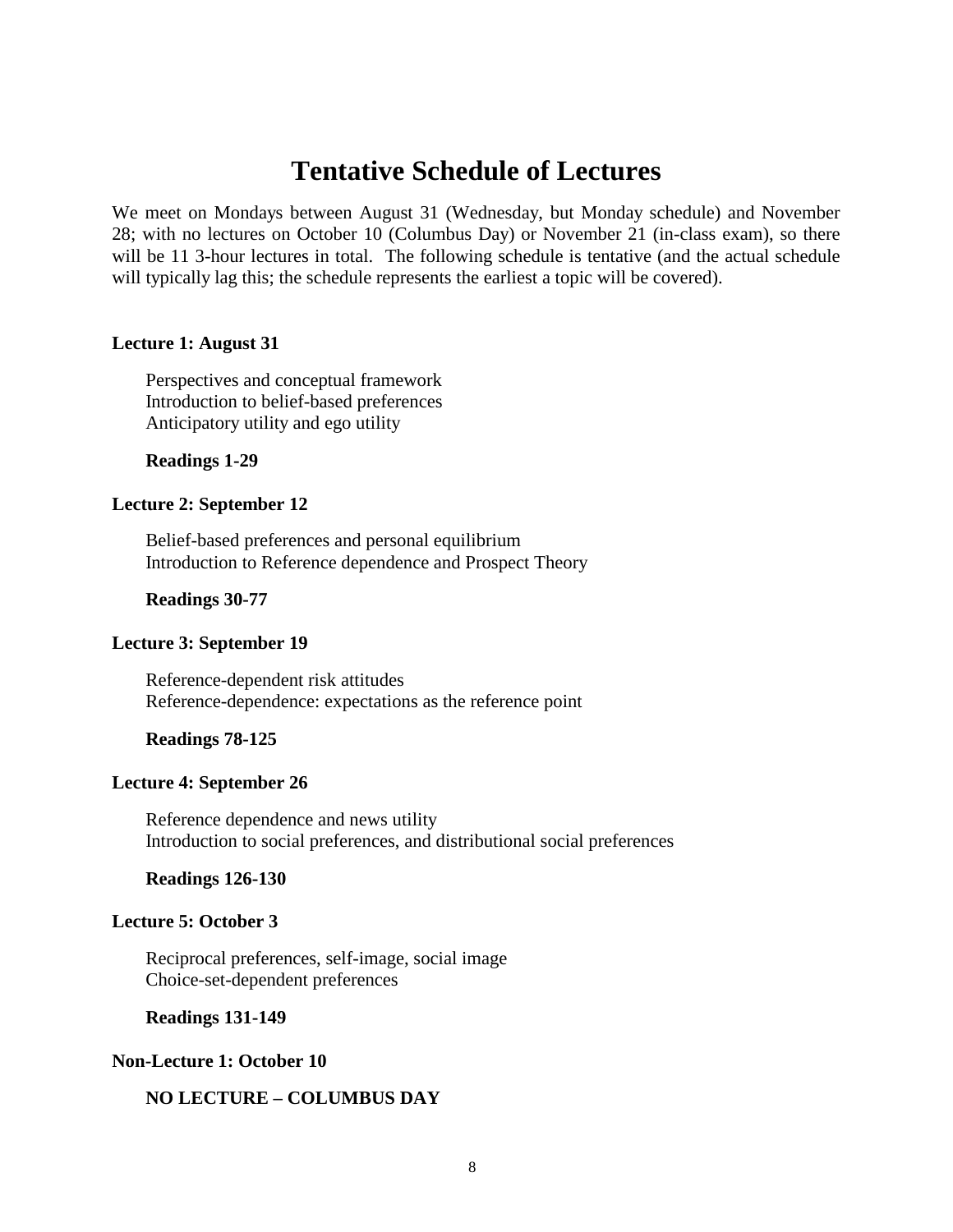#### **Lecture 6: October 17**

Introduction to limited rationality Focusing and bracketing effects Context effects and choice-set-dependent distortions

#### **Readings 150-172**

#### **Lecture 7: October 24**

Introduction to mispredicting preferences Misprediction of future utility: evidence and model

#### **Readings 173-185**

#### **Lecture 8: October 31**

Misprediction of future utility: modeling and applications Misprediction of future utility vs. present bias Introduction to biases in judgment and quasi-Bayesian models

#### **Readings 186-237**

#### **Lecture 9: November 7**

Sampling biases

**Readings 238-260**

#### **Lecture 10: November 14**

Problems and challenges in non-Bayesian models Introduction to social inference and non-inference

**Readings 261-287**

#### **Non-Lecture 2: November 21**

#### **IN-CLASS EXAM**

#### **Lecture 11: November 28**

Models of social learning

#### **Readings 288-299**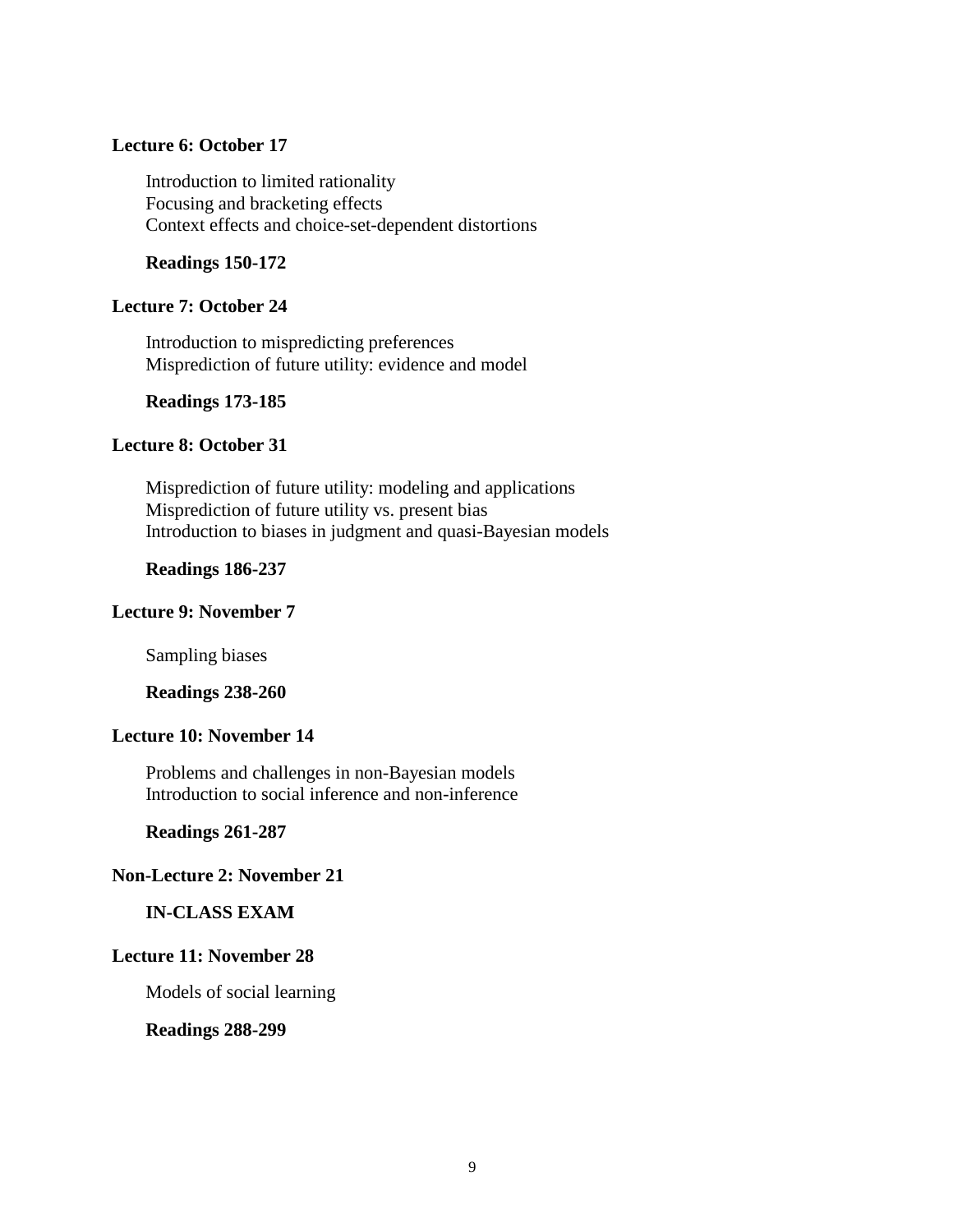# **Readings**

The required text is Kahneman, Daniel and Tversky, Amos (editors), *Choices, Values, and Frames*, Cambridge University Press, New York, NY, US, 2000. (Referred to as CVF below.) It should be stocked at the Harvard Coop (and may be popular enough to be available elsewhere). The book is a collection of "recent classics" in psychological economics, and a few specially commissioned new writings. *Many* of the required readings in the course are from this book, serving by far as the main source for the psychological foundations (as opposed to formal modeling) topics in the course both because I have made some effort to choose those chapters for your ease, and (more) because it happens to contain many of the awesomest writings in psychology & economics. I urge you to buy it and read it even if you are just auditing.

Below is a list of the anticipated reading, in approximate order they will be covered. Any revisions will be announced in class. Even auditors should do as many of the required readings from CVF as possible. (And I highly recommend virtually every chapter in the book, including chapters that I am not assigning.) Despite its length, this list is woefully incomplete.

#### **The readings in bold are required**.

#### **1. Rabin, M. Syllabus.**

- 2. Kahneman, Daniel, Paul Slovic, and Amos Tversky, eds. (1982): *Judgment under Uncertainty: Heuristics and Biases*, Cambridge University Press. Arguably the seminal book on behavioral economics.
- 3. Kahneman, Daniel and Amos Tversky, eds. (2000): *Choices, Values and Frames*, New York: Russell Sage Foundation: Cambridge University Press.
- 4. Nisbett R. and S. Ross. (1999) *The Person and Situation*, McGraw Hill.
- 5. Thaler, Richard H. (1994): *The Winner's Curse: Paradoxes and Anomalies of Economic Life*, Princeton University Press. Collection of Thaler's *Anomalies* columns from *Journal of Economic Perspectives*.
- 6. Baron, Jonathan. (1994): *Thinking and Deciding*, Cambridge, UK; New York: Cambridge University Press.
- 7. Nisbett, R. and S. Ross. (1980): *Human inference: strategies and shortcomings of social judgment*, Prentice-Hall.
- 8. Cialdini, R. (1993): *Influence, the psychology of persuasion*, Quill. A classic in psychology.
- 9. Gilbert, D., S. Fiske, and G. Lindzey, editors. (1998): *Handbook of Social Psychology*, 4<sup>th</sup> ed., McGraw Hill.
- 10. Thaler, Richard. (1991): *Quasi-Rational Economics*: Russell Sage Foundation.
- 11. Kahneman, T. Gilovich, & D. Griffin, eds. (2002): *Intuitive Judgment: Heuristics and Biases*, Cambridge: Cambridge University Press.
- 12. Thaler, Richard, eds. (1993): *Advances in Behavioral Finance*, New York: Russell Sage Foundation.
- 13. Kagel, John. and Alvin Roth, eds. (1995): *Handbook of Experimental Economics*, Princeton, N.J.: Princeton University Press.
- 14. Camerer, Colin. (2003): *Behavioral Game Theory: Experiments in Strategic Interaction*, Russell Sage Foundation and Princeton University Press.
- 15. Kahneman, D., Diener, E., and Schwarz, N. (1999): *Well-Being: The Foundations of Hedonic*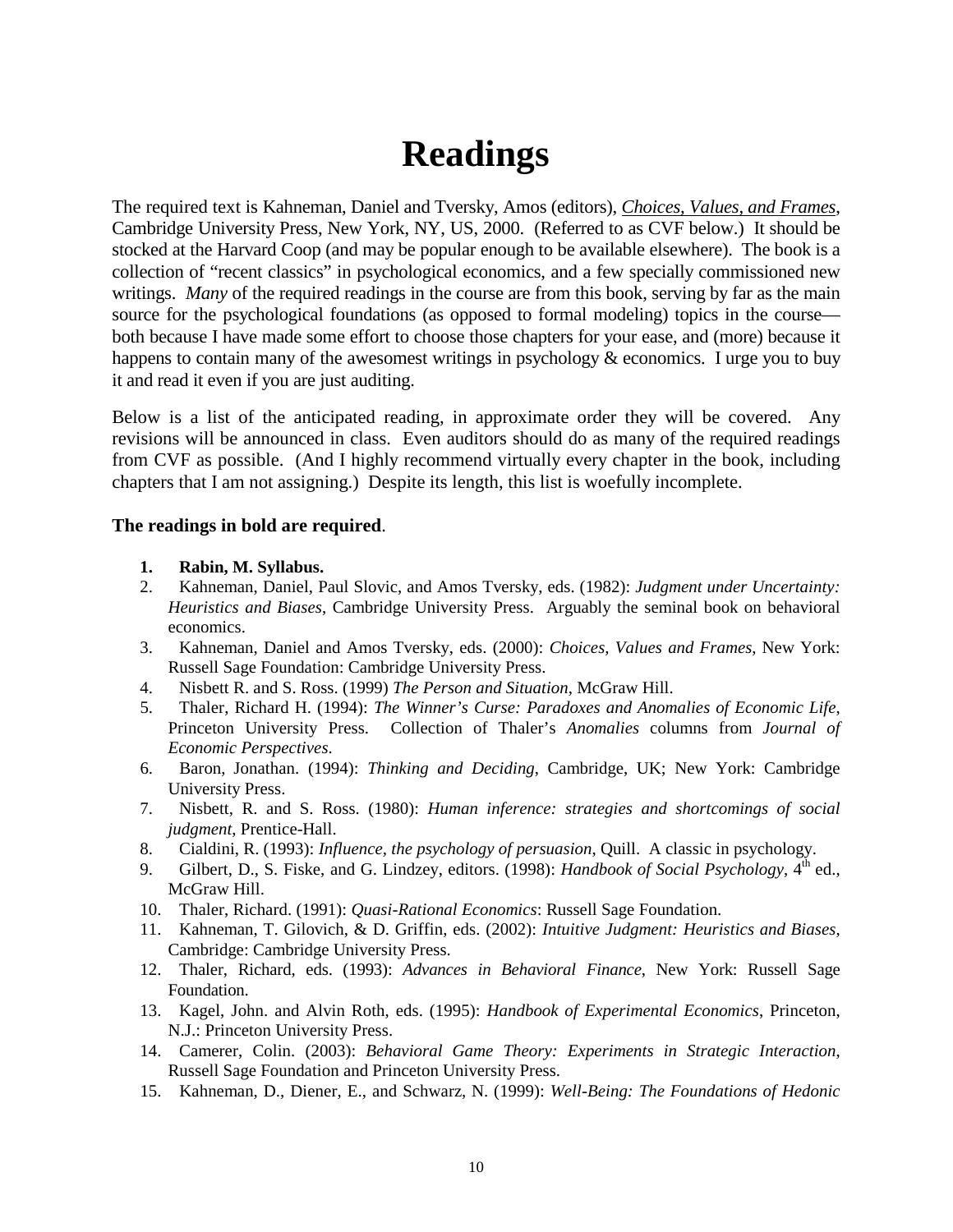*Psychology*, Russell Sage Foundation.

- 16. Camerer, Colin, Loewenstein, George, and Rabin, Matthew, eds. (2003): *Advances in Behavioral Economics*, Russell Sage Foundation and Princeton University Press.
- **17. Thaler, Richard, "Towards A Positive Theory of Consumer Choice," CVF Chapter 15.**
- **18. Rabin, Matthew. (1998): "Psychology and Economics."** *Journal of Economic Literature* **36 (1): 11-46.**
- 19. Rabin, Matthew. (2000): "A Perspective on Psychology and Economics," *European Economic Review,* 46(4-5): 657-685.
- **20. Rabin, Matthew. (2013): "An Approach to Incorporating Psychology into Economics."**  *American Economic Review Papers and Proceedings,* **103(3): 617-622.**
- 21. **Rabin, Matthew. (2013): "Incorporating Limited Rationality into Economics,"** *Journal of Economic Literature***, 51(2): 528-543**
- 22. Rabin, Matthew, non-existent mimeo, "Is It Better to Explain 8,000% of What's Wrong with Existing Models or 8%?"
- 23. Card, David, Stefano DellaVigna, and Ulrike Malmendier. (2011): "The Role of Theory in Field Experiments," *Journal of Economic Perspectives,* 25(3): 39-62.
- 24. Gabaix, Xavier, and David Laibson. (2008): "The Seven Properties of Good Models." In eds Andrew Caplin and Andrew Schotter *The Methodologies of Modern Economics: Foundations of Positive and Normative Economics*, Oxford University Press.
- *25.* Fudenberg, D. (2006): "Advancing Beyond *Advances in Behavioral Economics*," *Journal of Economic Literature.*
- 26. Kahneman, D. (2011): *Thinking, Fast and Slow*, New York: Farrar, Straus, and Giroux.
- **27. DellaVigna, Stefano. (2009): "Psychology and Economics: Evidence from the Field."**  *Journal of Economic Literature,* **47 (2): 315-372.**
- **28. Chetty, Raj (2015), "Behavioral Economics and Public Policy: A Pragmatic Perspective," Richard T. Ely Lecture,** *American Economic Review: Papers & Proceedings 2015, 105(5): 1–33.*
- **29.** Mullainathan, S., Schwartzstein, J. and Congdon, W.J., 2012. A Reduced-Form Approach to Behavioral Public Finance. *Annu. Rev. Econ*, *4*.
- 30. **Koszegi, B. (2006): "Emotional Agency,"** *Quarterly Journal of Economics,* **121(1): 121-155.**
- 31. Koszegi, B. (2010) ["Utility from Anticipation and Personal Equilibrium,](http://emlab.berkeley.edu/~botond/feelingsnew.pdf)" *Economic Theory*, 44(3), 415-444.
- 32. Koszegi, B. (2006), ["Ego Utility, Overconfidence, and Task Choice,](http://emlab.berkeley.edu/~botond/overconf.pdf)" Journal of the European Economic Association, 4(4), pp. 673-707.
- 33. Burks, S.V., Carpenter, J.P., Goette, L. and Rustichini, A., 2013. Overconfidence and social signalling. The Review of economic studies, 80(3), pp.949-983.
- 34. Schelling, T.C., 1987. 7. The mind as a consuming organ. The multiple self, p.177.
- 35. Caplin, A. and Leahy, J., 2001. Psychological expected utility theory and anticipatory feelings. Quarterly Journal of economics, pp.55-79.
- 36. Geanakoplos, J., Pearce, D. and Stacchetti, E., 1989. Psychological games and sequential rationality. Games and economic Behavior, 1(1), pp.60-79.
- 37. Costa-Gomes, M.A. and Shimoji, M., 2015. A Comment on "Can Relaxation of Beliefs Rationalize the Winner's Curse?: An Experimental Study". Econometrica, 83(1), pp.375-383.
- 38. Loewenstein, G., 1987. Anticipation and the valuation of delayed consumption. The Economic Journal, 97(387), pp.666-684.
- 39. Abelson, R.P., 1986. Beliefs are like possessions. Journal for the Theory of Social Behaviour, 16(3), pp.223-250.
- 40. Kőszegi, B., 2010. Utility from anticipation and personal equilibrium. Economic Theory, 44(3), pp.415-444.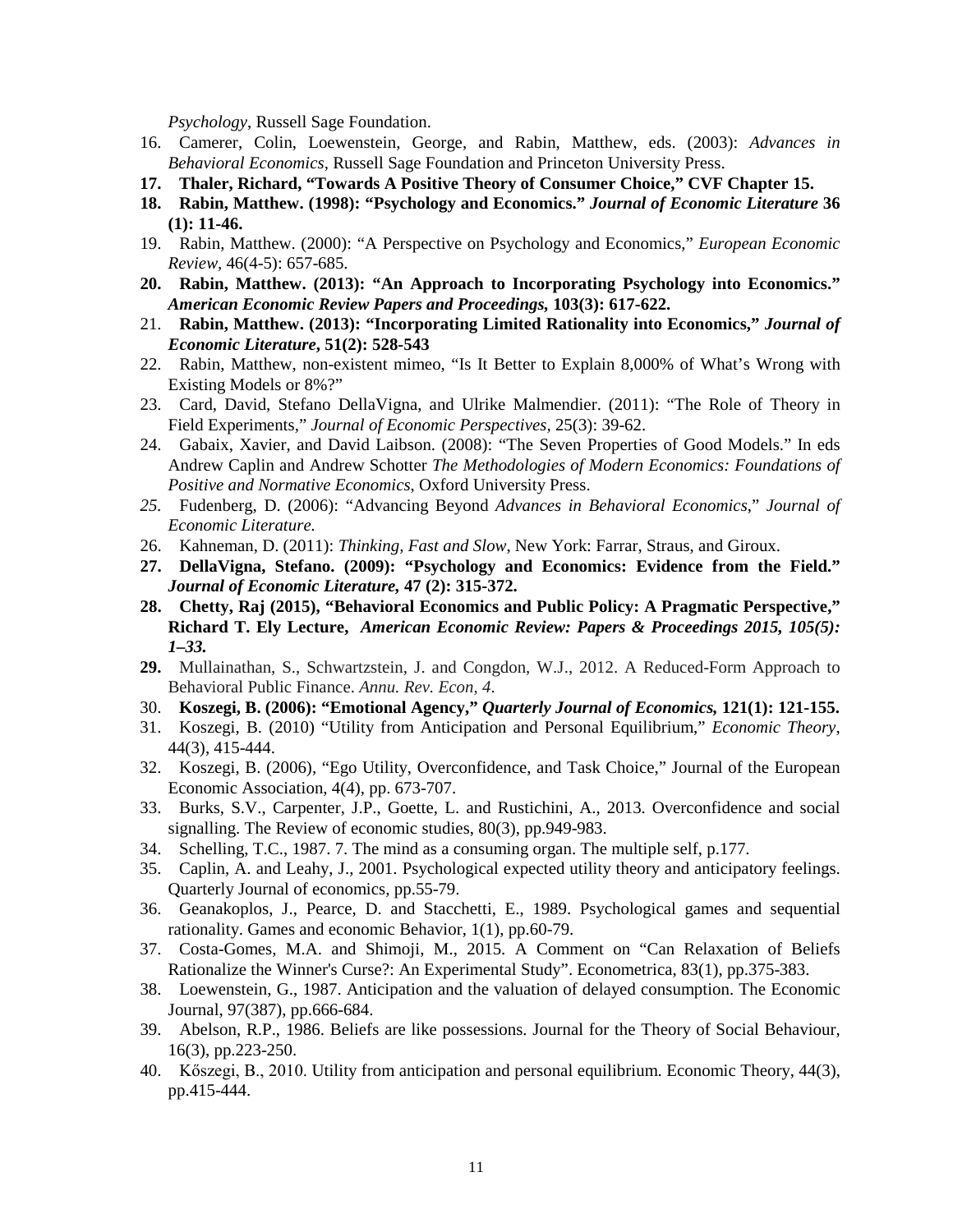- 41. Bénabou, R. and Tirole, J., 2010. Individual and corporate social responsibility. Economica, 77(305), pp.1-19.
- 42. Loewenstein, G., 1994. The psychology of curiosity: A review and reinterpretation. Psychological bulletin, 116(1), p.75.
- 43. Grinblatt, M. and Keloharju, M., 2009. Sensation seeking, overconfidence, and trading activity. The Journal of Finance, 64(2), pp.549-578.
- 44. Golman, R. and Loewenstein, G., 2012. Expectations and Aspirations: Explaining Ambitious Goal-setting and Nonconvex Preferences. Manuscript.
- 45. Golman, R., Hagmann, D. and Loewenstein, G., 2016. Information Avoidance. Journal of Economic Literature.
- 46. Oster, E., Shoulson, I. and Dorsey, E., 2013. Optimal expectations and limited medical testing: evidence from Huntington disease. The American Economic Review, 103(2), pp.804-830.
- 47. Fels, M., 2015. On the value of information: Why people reject medical tests. Journal of Behavioral and Experimental Economics, 56, pp.1-12.
- 48. Eil, D. and Rao, J.M., 2011. The good news-bad news effect: asymmetric processing of objective information about yourself. American Economic Journal: Microeconomics, 3(2), pp.114-138.
- 49. Golman, R., Loewenstein, G., Moene, K.O. and Zarri, L., 2016. The Preference for Belief Consonance. Forthcoming in the Journal of Economic Perspectives.
- 50. Schwandt, H., 2016. Unmet Aspirations as an Explanation for the Age U-shape in Wellbeing. Journal of Economic Behavior & Organization, 122, pp.75-87.
- 51. Huck, S., Szech, N. and Wenner, L.M., 2015. More effort with less pay: On information avoidance, belief design and performance.
- 52. Kahneman, D., Knetsch, J. and R. Thaler, "Anomalies: The Endowment Effect, Loss Aversion, and Status Quo Bias" CVF Chapter 8
- **53. Tversky, A. and Kahneman, D. "Prospect Theory: An Analysis of Decision under Risk," CVF Chapter 2.**
- 54. Rabin, Matthew. (2000): "Risk Aversion and Expected-Utility Theory: A Calibration Theorem," *Econometrica,* 68(5), 1281-1292.
- 55. **Rabin, M. "Diminishing Marginal Utility of Wealth Cannot Explain Risk Aversion," CVF Chapter 11**.
- 56. Tversky, Amos, and Daniel Kahneman. 1992. "Advances in Prospect Theory: Cumulative Representation of Uncertainty." *Journal of Risk and Uncertainty* 5 (4): 297–323.
- 57. Loomes, Graham, and Robert Sugden. 1986. "Disappointment and Dynamic Consistency in Choice under Uncertainty." *Review of Economic Studies* 53 (2): 271–82.
- 58. Loomes, Graham, and Robert Sugden. 1987. "Testing for Regret and Disappointment in Choice under Uncertainty." *Economic Journal* 97: 118–29.
- 59. Strack, P. and Viefers, P., 2015. Too Proud to Stop: Regret in Dynamic Decisions. Available at SSRN 2465840.
- 60. Thunström, L., Nordström, J., Shogren, J.F., Ehmke, M. and van't Veld, K., 2013. Strategic self-ignorance. Journal of Risk and Uncertainty, pp.1-20.
- *61.* Putler, D. S. 1992. "Incorporating Reference Price Effects into a Theory of Consumer Choice." *Marketing Science* 11 (3): 287–309.
- 62. Mazumdar, Tridib, S. P. Raj, and Indrajit Sinha. 2005. "Reference Price Research: Review and Propositions." *Journal of Marketing* 69 (4): 84–102.
- 63. Hardie, Bruce G. S., Eric J. Johnson, and Peter S. Fader. 1993. "Modeling Loss Aversion and Reference Dependence Effects on Brand Choice." *Marketing Science* 12 (4): 378–94.
- *64.* de Meza, David, and David C. Webb. 2007. "Incentive Design under Loss Aversion." *Journal of the European Economic Association* 5 (1): 66–92.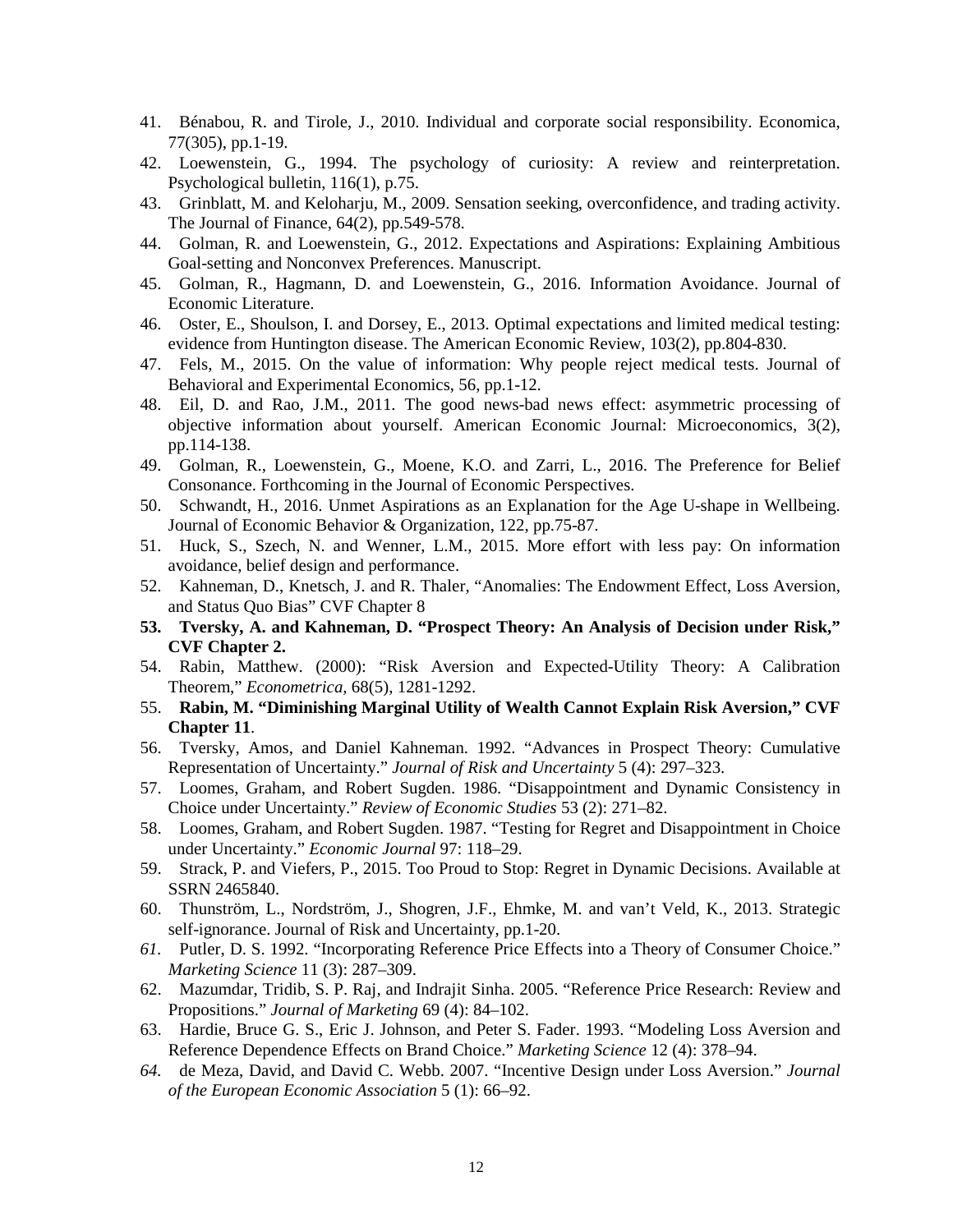- 65. Bell, D. E. (1985). Disappointment in decision making under uncertainty. Operations Research, 33, 1–27.
- 66. Prelec, Drazen (1998). "The probability weighting function." *Econometrica*: 497-527.
- 67. Zhong, S., Chark, R. and Chew, S.H., 2016. Individual longshot preferences. Working paper.ro
- 68. Gul, F. (1991). "A theory of disappointment aversion." *Econometrica*, 59, 667–686.
- 69. Harless, D., & Camerer, C. F. (1994). The predictive utility of generalized expected utility theories. Econometrica, 62, 1251–1289.
- 70. Alesina, A. and Passarelli, F., 2015. Loss aversion in politics (No. w21077). National Bureau of Economic Research.
- 71. Barberis, N., Mukherjee, A. and Wang, B., 2016. Prospect theory and stock returns: an empirical test. Fordham Law Legal Studies Research Paper, (2528149).
- 72. Andersson, O., Tyran, J.R., Wengström, E. and Holm, H.J., 2013. Risk aversion relates to cognitive ability: Fact or Fiction? Working paper.
- 73. Halvorsen, T.U., 2015. Are dictators loss averse? Rationality and Society, 27(4), pp.469-491.
- 74. McGraw, A.P., Mellers, B.A. and Tetlock, P.E., 2005. Expectations and emotions of Olympic athletes. Journal of Experimental Social Psychology, 41(4), pp.438-446.
- 75. Kudrna, L., Kavetsos, G., Foy, C. and Dolan, P., 2016. Without my Medal on my Mind: Counterfactual Thinking and Other Determinants of Athlete Emotions (No. 66).
- 76. Payne, J.W., 2005. It is whether you win or lose: The importance of the overall probabilities of winning or losing in risky choice. Journal of Risk and Uncertainty, 30(1), pp.5-19.
- 77. **Koszegi, B. and M. Rabin. (2006): "A Model of Reference-Dependent Preferences,"**  *Quarterly Journal of Economics***, 121(4), 1133-1166.**
- **78. Koszegi, B. and M. Rabin. (2007): "Reference-Dependent Risk Preferences,"** *American Economic Review,* **97(4), 1047-1073.**
- 79. Barberis, N., M. Huang, and T. Santos (2001): "Prospect Theory and Asset Prices," *Quarterly Journal of Economics*.
- 80. DellaVigna, S., Lindner, A., Reizer, B. and Schmieder, J.F., 2016. Reference-dependent job search: Evidence from Hungary (No. w22257). National Bureau of Economic Research.
- 81. Odean, T. (1998): "Are Investors Reluctant to Realize Their Losses?" *Journal of Finance*.
- 82. Genesove, David, and Christopher Mayer (2001). "Loss Aversion and Seller Behavior: Evidence from the Housing Market." *Quarterly Journal of Economics* 116(4).
- 83. List, J. (2003): "Does Market Experience Eliminate Market Anomalies?" *Quarterly Journal of Economics*.
- 84. Heffetz, Ori, and John A. List (2014). "Is the endowment effect an expectations effect?" *Journal of the European Economic Association* 12(5): 1396-1422.
- 85. Ericson, Keith M., and Andreas Fuster. 2011. "Expectations as Endowments: Evidence on Reference-Dependent Preferences from Exchange and Valuation Experiments." *Quarterly Journal of Economics* 126 (4): 1879–1907.
- 86. Koh, W. and Wong, W.K., 2011. The Endowment Effect and the Willingness to Accept-Willingness to Pay Gap: Subject Misconceptions or Reference Dependence? National University of Singapore Working Paper.
- 87. Van Boven, L., Loewenstein, G. and Dunning, D., 2003. Mispredicting the endowment effect: Underestimation of owners' selling prices by buyer's agents. Journal of Economic Behavior & Organization, 51(3), pp.351-365.
- 88. Rosato, A. and Tymula, A., 2016. Loss Aversion and Competition in Vickrey Auctions: Money Ain't No Good.
- **89. Camerer, C., L. Babcock, G. Loewenstein, and R. Thaler, "Labor Supply of New York City Cab Drivers: One Day at a Time," CVF Chapter 20.**
- 90. Farber, H. S. (2005). Is Tomorrow Another Day? The Labor Supply of New York City Cabdrivers. Journal of Political Economy, 113(1).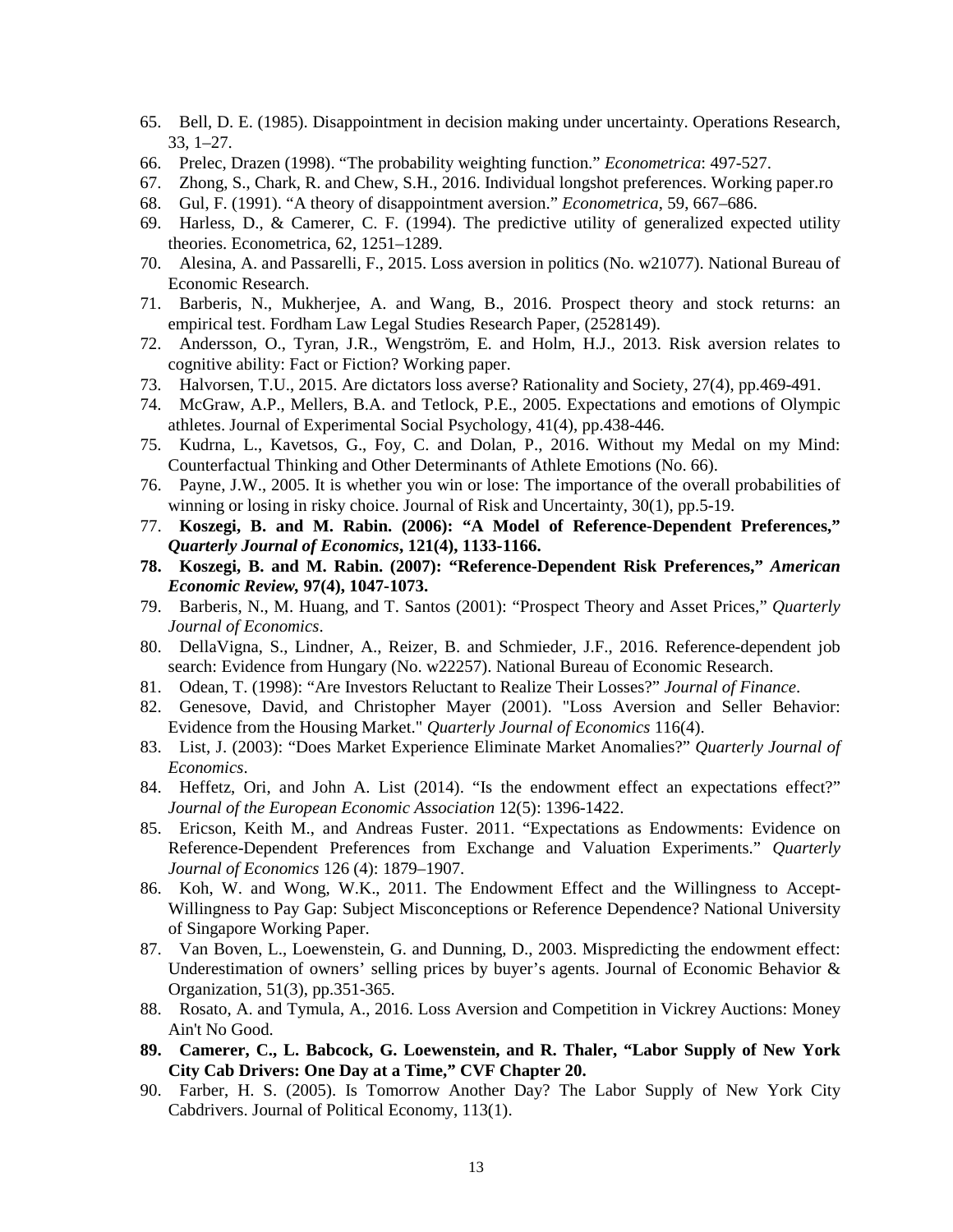- 91. Farber, H. S. (2008). Reference-dependent preferences and labor supply: The case of New York City taxi drivers. The American Economic Review, 98(3), 1069-1082.
- 92. Crawford, V. P., and Meng, J. (2011). New york city cab drivers' labor supply revisited: Reference-dependent preferences with rational-expectations targets for hours and income. The American Economic Review, 101(5), 1912-1932.
- 93. Abeler, Johannes, Armin Falk, Lorenz Götte, and David Huffman. 2011. "Reference Points and Effort Provision." *American Economic Review* 101 (2): 470–92.
- 94. Chen, K.M. and Sheldon, M., 2015. Dynamic pricing in a labor market: Surge pricing and flexible work on the Uber platform. Mimeo, UCLA.
- 95. Goette, L., Huffman, D. and Fehr, E., 2004. Loss aversion and labor supply. Journal of the European Economic Association, 2(2‐3), pp.216-228.
- 96. Hendren, N., 2015. Knowledge of Future Job Loss and Implications for Unemployment Insurance (No. w21819). National Bureau of Economic Research.
- *97.* Bell, David E. 1985. "Disappointment in Decision Making under Uncertainty." *Operations Research* 33 (1): 1–27.
- 98. Card, David, and Gordon B. Dahl. 2011. "Family Violence and Football: The Effect of Unexpected Emotional Cues on Violent Behavior." *Quarterly Journal of Economics* 126 (1): 103–43.
- 99. Fehr, Ernst, and Lorenz Götte. 2007. "Do Workers Work More if Wages Are High? Evidence from a Randomized Field Experiment." *American Economic Review* 97 (1): 298–317.
- 100. Cohn, A., Fehr, E. and Goette, L., 2014. Fair wages and effort provision: Combining evidence from a choice experiment and a field experiment. Management Science, 61(8), pp.1777-1794.
- 101. Kaur, S., 2014. Nominal wage rigidity in village labor markets (No. w20770). National Bureau of Economic Research.
- 102. Bauer, T., Bonin, H., Goette, L. and Sunde, U., 2007. Real and nominal wage rigidities and the rate of inflation: evidence from West German micro data. The Economic Journal, 117(524), pp.F508-F529.
- 103. Fehr, E. and Goette, L., 2005. Robustness and real consequences of nominal wage rigidity. Journal of Monetary Economics, 52(4), pp.779-804.
- 104. Goette, L., Sunde, U. and Bauer, T., 2007. Wage rigidity: measurement, causes and consequences. The Economic Journal, 117(524), pp.F499-F507.
- 105. Gill, David, and Victoria Prowse. 2012. "A Structural Analysis of Disappointment Aversion in a Real Effort Competition." *American Economic Review* 102 (1): 469–503.
- 106. Heidhues, Paul, and Botond Koszegi (2008). "Competition and price variation when consumers are loss averse." *American Economic Review*.
- 107. Herweg, Fabian, Daniel Muller, and Philipp Weinschenk (2010). "Binary Payment Schemes: Moral Hazard and Loss Aversion." *American Economic Review* 100(5): 2451-77.
- 108. Herweg, Fabian, and Konrad Mierendorff. 2013. "Uncertain Demand, Consumer Loss Aversion, and Flat-Rate Tariffs." *Journal of the European Economic Association* 11 (2): 399– 432.
- *109.* Karle, Heiko, and Martin Peitz. 2014. "Competition under Consumer Loss Aversion." *RAND Journal of Economics* 45 (1): 1–31.
- 110. Pope, Devin G., and Maurice E. Schweitzer. 2011. "Is Tiger Woods Loss Averse? Persistent Bias in the Face of Experience, Competition, and High Stakes." *American Economic Review* 101  $(1): 129 - 57.$
- 111. Post, Thierry, Martijn J. van den Assem, Guido Baltussen, and Richard H. Thaler. 2008. "Deal or No Deal? Decision Making under Risk in a Large-Payoff Game Show." *American Economic Review* 98 (1): 38–71.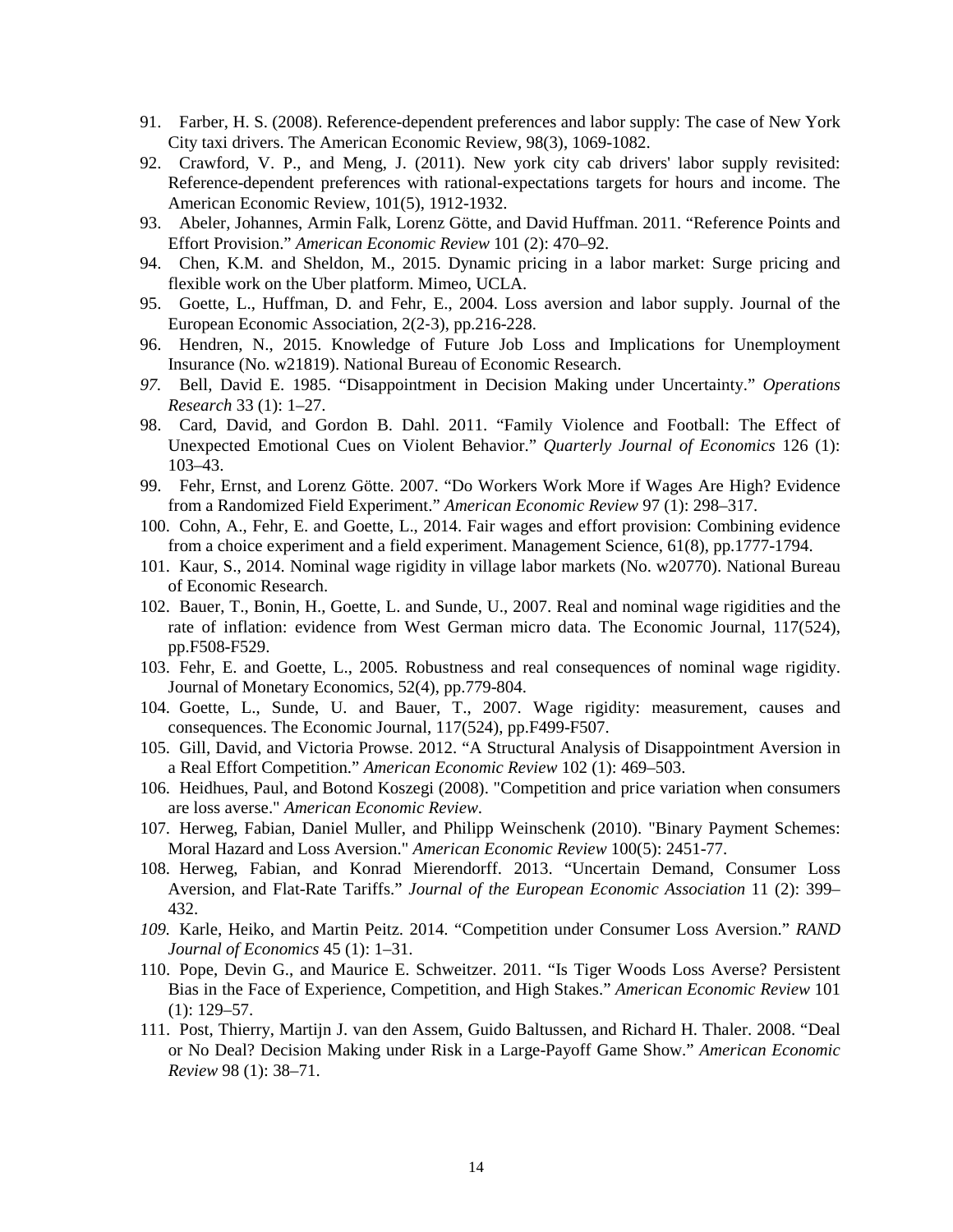- 112. Barseghyan, Levon, et al. (2013). "The nature of risk preferences: Evidence from insurance choices." *American Economic Review* 103(6), 2499-2529.
- 113. Sprenger, Charles (2010). "An endowment effect for risk: Experimental tests of stochastic reference points." *Journal of Political Economy*, forthcoming.
- 114. Spiegler, Ran. 2012. "Monopoly Pricing when Consumers are Antagonized by Unexpected Price Increases: A 'Cover Version' of the Heidhues-Koszegi-Rabin Model." *Economic Theory* 51 (3): 695–711.
- 115. Zhou, Jidong. 2011. "Reference Dependence and Market Competition." Journal of Economics and Management Strategy 20 (4): 1073–97.
- 116. Abeler, J., Falk, A., Goette, L. and Huffman, D., 2011. Reference points and effort provision. The American Economic Review, 101(2), pp.470-492.
- 117. Barseghyan, L., Molinari, F., O'Donoghue, T. and Teitelbaum, J.C., 2015. Estimating risk preferences in the field. Technical report, Mimeo, Department of Economics, Cornell University.
- 118. Bartling, B., Brandes, L. and Schunk, D., 2015. Expectations as reference points: Field evidence from professional soccer. Management Science, 61(11), pp.2646-2661.
- 119. Chew, S.H., Shen, Q. and Zhong, S., 2015. Reference Dependence in Stochastic Choice. Available at SSRN 2717477.
- 120. Charness, G., Gneezy, U. and Imas, A., 2013. Experimental methods: Eliciting risk preferences. Journal of Economic Behavior & Organization, 87, pp.43-51.
- 121. Miao, B. and Zhong, S., 2015. Comment on "Risk Preferences Are Not Time Preferences": Separating Risk and Time Preference. The American Economic Review, 105(7), pp.2272-2286.
- 122. Huysentruyt, M. and Read, D., 2010. How do people value extended warranties? Evidence from two field surveys. Journal of Risk and Uncertainty, 40(3), pp.197-218.
- 123. Imas, A., Sadoff, S. and Samek, A., 2016. Do People Anticipate Loss Aversion? Management Science.
- 124. Li, Z., Zhong, S., 2015. Reference-dependent preferences in outcome sequence comparison: Theory and evidence. Working paper.
- 125. Wenner, L.M., 2015. Expected prices as reference points: Theory and experiments. European Economic Review, 75, pp.60-79.
- 126. **Kőszegi, Botond and Matthew Rabin. (2009): "Reference-Dependent Consumption Plans,"** *American Economic Review***, 99(3): 909-936.**
- 127. Pagel, Michaela, "Expectations-Based Reference-Dependent Life-Cycle Consumption"
- 128. Pagel, M., "Expectations-Based Reference-Dependent Preferences and Asset Pricing"
- 129. Pagel, M., 2013. A news-utility theory for inattention and rebalancing in portfolio choice. Working paper.
- 130. Karle, Heiko, Kirchsteiger, Georg, and Martin Peitz (2015), "Loss Aversion and Consumption Choice: Theory and Experimental Evidence," *American Economic Journal: Microeconomics 2015, 7(2): 101–120.*
- 131. **Kahneman, D., Knetsch, J. and R. Thaler, "Fairness as a Constraint on Profit Seeking: Entitlements in the Market," CVF Chapter 18**
- 132. Fehr, Ernst, and Klaus Schmidt. (1999): "A Theory of Fairness, Competition, and Cooperation." *Quarterly Journal of Economics*, 114 (3): 817-868.
- 133. Bolton, Gary E., and Axel Ockenfels. (2000): "ERC: A Theory of Equity, Reciprocity, and Competition." *American Economic Review,* 90 (1): 166-193.
- 134. Rabin, Matthew. (1993): "Incorporating Fairness Into Game Theory and Economics," *American Economic Review*, 83: 1281-1302.
- 135. **Charness, G. and Rabin, M. (2002): "Understanding Social Preferences with Simple Tests,"** *Quarterly Journal of Economics***, 117 (3): 817-869.**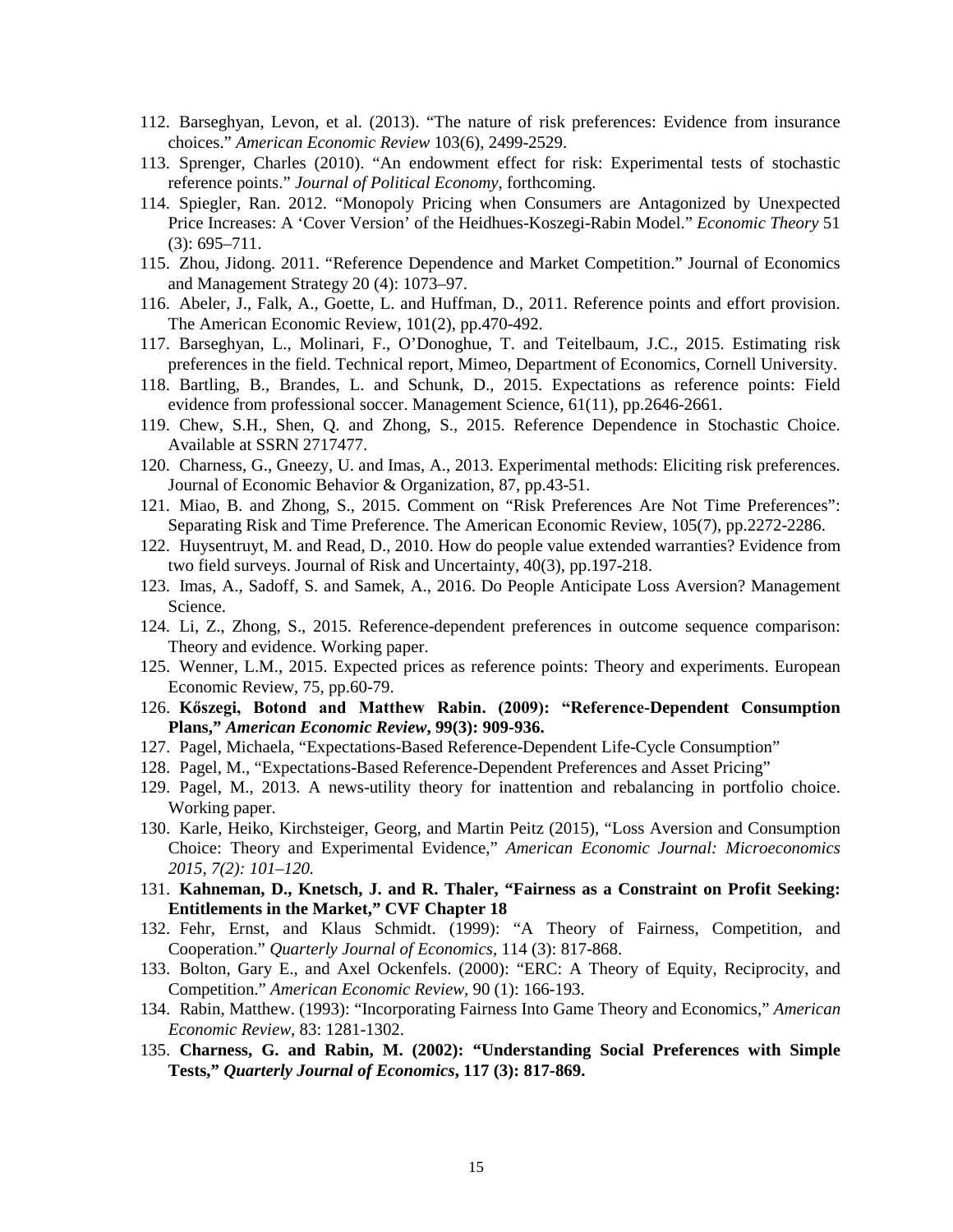- **136.** Levine, D. (1998): "Modeling Altruism and Spitefulness in Experiments," *Review of Economic Dynamics*.
- 137. Butler, J.V. and Miller, J.B., 2015. Social Risk and the Dimensionality of Intentions. Working paper.
- *138.* **Dana, J., R. Weber, and J. Kuang. (2007): "Exploiting moral wriggle room: experiments demonstrating an illusory preference for fairness."** *Economic Theory, 33***, 67–80.**
- 139. Dana, J., Cain, D.M. and Dawes, R.M., 2006. What you don't know won't hurt me: Costly (but quiet) exit in dictator games. Organizational Behavior and human decision Processes, 100(2), pp.193-201.
- **140. Gul, F. and W. Pesendorfer (2001): "Temptation and Self-Control,"** *Econometrica***.**
- 141. Sarver, Todd (2008). "Anticipating regret: Why fewer options may be better." *Econometrica* 76(2), 263-305.
- 142. Bénabou, R. and Tirole, J., 2006. Incentives and prosocial behavior. The American economic review, 96(5), pp.1652-1678.
- 143. DellaVigna, S., List, J.A. and Malmendier, U., 2012. Testing for altruism and social pressure in charitable giving. The Quarterly Journal of Economics, 127(1), p.1.
- 144. Golman, R., 2015. Good manners: signaling social preferences. Theory and Decision, pp.1-16.
- 145. Hsee, C.K., Zhang, J., Lu, Z.Y. and Xu, F., 2013. Unit Asking: A Method to Boost Donations and Beyond. Psychological science.
- 146. Lahno, A.M. and Serra-Garcia, M., 2015. Peer effects in risk taking: Envy or conformity? Journal of Risk and Uncertainty, 50(1), pp.73-95.
- 147. Riyanto, Y.E. and Zhang, J., 2016. Putting a price tag on others' perceptions of us. Experimental Economics, pp.1-20.
- 148. Dwenger, N., Kübler, D. and Weizsäcker, G., 2012. Flipping a coin: Theory and evidence. Working paper.
- 149. Gurdal, M.Y., Miller, J.B. and Rustichini, A., 2013. Why blame? Journal of Political Economy, 121(6), pp.1205-1247.
- **150. Kahneman, Danny and Amos Tversky, "Rational Choice and the Framing of Decisions," CVF Chapter 12.**
- 151. Kahneman, D. and Thaler, R.H., 2006. Anomalies: Utility maximization and experienced utility. The Journal of Economic Perspectives, 20(1), pp.221-234.
- **152. Thaler, R. "Mental Accounting Matters," CVF Chapter 14**
- **153. Benartzi, S. and R. Thaler, "Myopic Loss Aversion and the Equity Premium Puzzle," CVF Chapter 17.**
- 154. Benartzi, Shlomo and Richard H. Thaler. (2001): "Naive Diversification Strategies in Retirement Saving Plans," *American Economic Review*, 91(1): 79-98.
- 155. Hardin, A.M. and Looney, C.A., 2012. Myopic loss aversion: Demystifying the key factors influencing decision problem framing. Organizational Behavior and Human Decision Processes, 117(2), pp.311-331.
- 156. Mayhew, B.W. and Vitalis, A., 2014. Myopic loss aversion and market experience. Journal of Economic Behavior & Organization, 97, pp.113-125.
- 157. Choi, James J., David Laibson, Brigitte C. Madrian. (2009): "Mental Accounting in Portfolio Choice: Evidence from a Flypaper Effect." *American Economic Review* 99(5): 2085-2095.
- 158. Fels, M., 2015. Mental accounting, access motives, and overinsurance. Working paper.
- **159. Read, D., G. Loewenstein, and M. Rabin, "Choice Bracketing,"** *Journal of Risk and Uncertainty***, 19 (1-3): 171-197.**
- **160. Rabin, Matthew and Georg Weizsäcker. (2009): "Narrow Bracketing and Dominated Choices,"** *American Economic Review***, 99 (4): 1508-1543.**
- 161. Barberis, Nicholas, and Ming Huang. (2009): "Preferences with frames: A new utility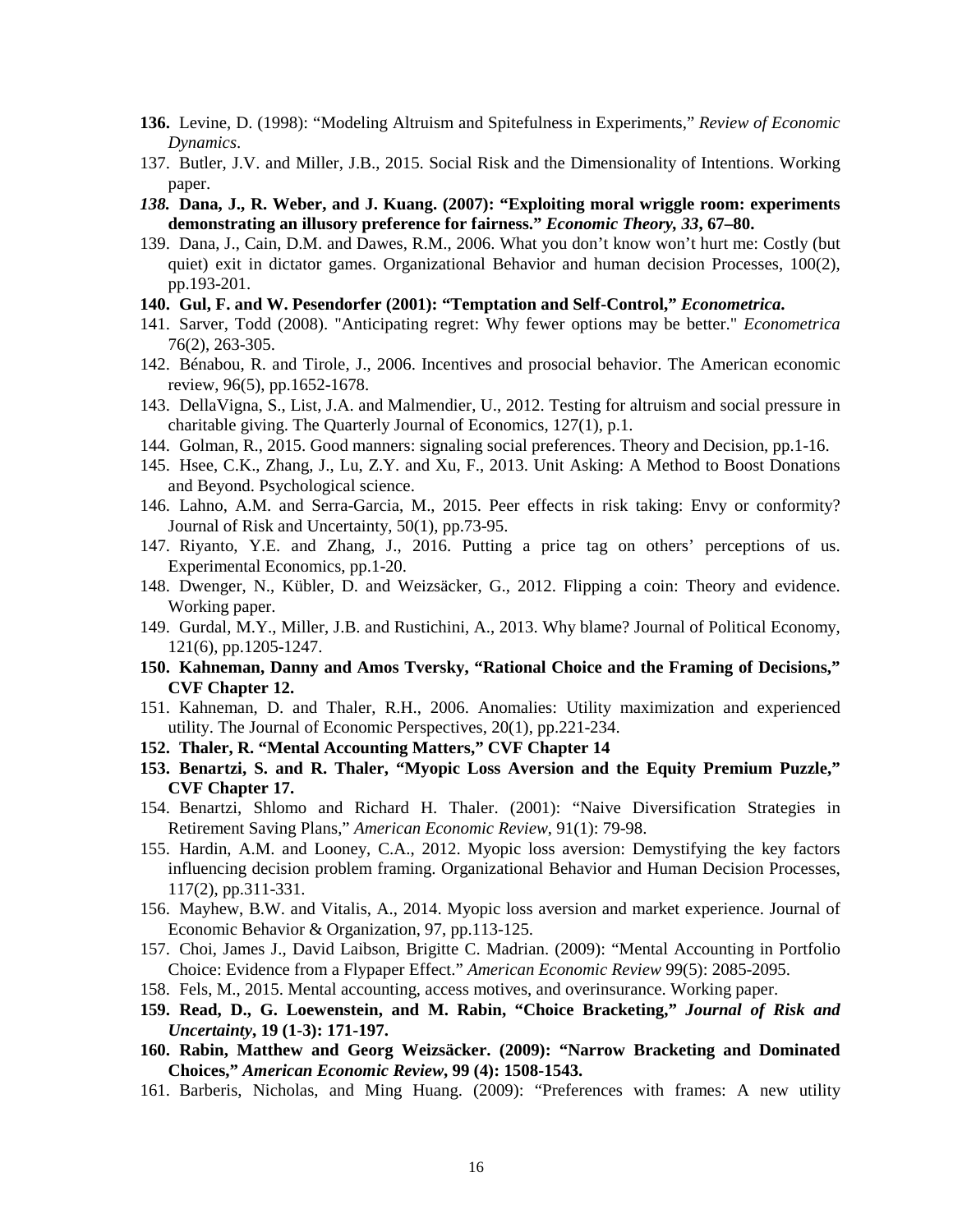specification that allows for the framing of risks." *Journal of Economic Dynamics and Control,* 33: 1555-1576.

- 162. Verschoor, A., D'Exelle, B. and Perez-Viana, B., 2016. Lab and Life: Does Risky Choice Behaviour Observed in Experiments Reflect That in the Real World? Journal of Economic Behavior & Organization.
- 163. Barberis, N., M. Huang, and R. Thaler (2006). "Individual Preferences, Monetary Gambles, and Stock Market Participation: A Case for Narrow Framing," *American Economic Review*.
- 164. Hastings, Justine S., and Jesse M. Shapiro (2013). "Fungibility and Consumer Choice: Evidence from Commodity Price Shocks." *Quarterly Journal of Economics* 128(4), 1449-1498.
- 165. Tversky, A., and I.. Simonson (1993). "Context-Dependent Preferences," *Management Science*.
- 166. Mellers, Barbara and A. Cooke (1994), **"***Tradeoffs depend on attribute range", Journal of Experimental Psychology: Human Perception and Performance.*
- 167. Hsee, C. K, G. Loewenstein, S. Blount, M. Bazerman. (1999): "Preference Reversals Between Joint and Separate Evaluation of Options: A Review and Theoretical Analysis," *Psychological Bulletin*.
- 168. Ariely, D., G. Loewenstein, and D. Prelec (2003): "Coherent Arbitrariness: Stable Demand Curves Without Stable Preferences," *Quarterly Journal of Economics*.
- 169. Kamenica, E (2008): "Contextual Inference in Markets: On the Informational Content of Product Lines." *American Economic Review*.
- **170.** Bordalo, P., Gennaioli, N., & Shleifer, A. (2013). Salience and Consumer Choice. Journal of Political Economy, 121(5), 803-843.
- **171. Koszegi, Botond and Adam Szeidl. (2012): "A Model of Focusing in Economic Choice."**  *Quarterly Journal of Economics***.**
- 172. **Bushong, Ben, Matthew Rabin, and Josh Schwartzstein (2015), "A Model of Relative Thinking," working paper.**
- **173. Loewenstein, George, Ted O'Donoghue, and Matthew Rabin. (2003): "Projection Bias in Predicting Future Utility,"** *Quarterly Journal of Economics,* **118 (4): 1209-1248.**
- 174. Read, Daniel, and Barbara van Leeuwen. (1998): "Predicting Hunger: The Effects of Appetite and Delay on Choice." *Organizational Behavior and Human Decision Processes,* 76(2): 189- 205.
- 175. Badger, Gary, Warren K. Bickel, Louis A. Giordano, Eric A. Jacobs, George F. Loewenstein, and Lisa Marsch. (2007): "Altered states: The impact of immediate craving on the valuation of current and future opioids." *Journal of Health Economics,* 26: 865-876.
- 176. Conlin, M., T. O'Donoghue, and T. Vogelsang. (2007): "Projection Bias in Catalog Orders," *American Economic Review*.
- 177. Busse, M., D. Pope, J. Pope, J. Silva-Risso. (2015): "The Psychological Effect of Weather on Car Purchases." *Quarterly Journal of Economics* 130(1), 371-414.
- 178. Beckford, T., 2015. Weather, Exercise and Habit Formation: Evidence from GPS Activity Tracking Data. Working paper.
- 179. de-Magistris, T. and Gracia, A., 2016. Assessing Projection Bias in Consumers' Food Preferences. PloS one, 11(2), p.e0146308.
- 180. Haggag, K. and Pope, D.G., 2016. Attribution Bias in Economic Decision Making. Working paper.
- 181. Li, Y., Johnson, E.J. and Zaval, L., 2011. Local warming daily temperature change influences belief in global warming. Psychological Science.
- 182. Sayette, M.A., Loewenstein, G., Griffin, K.M. and Black, J.J., 2008. Exploring the cold-to-hot empathy gap in smokers. Psychological science, 19(9), pp.926-932.
- 183. Van Boven, L., Dunning, D. and Loewenstein, G., 2000. Egocentric empathy gaps between owners and buyers: misperceptions of the endowment effect. Journal of personality and social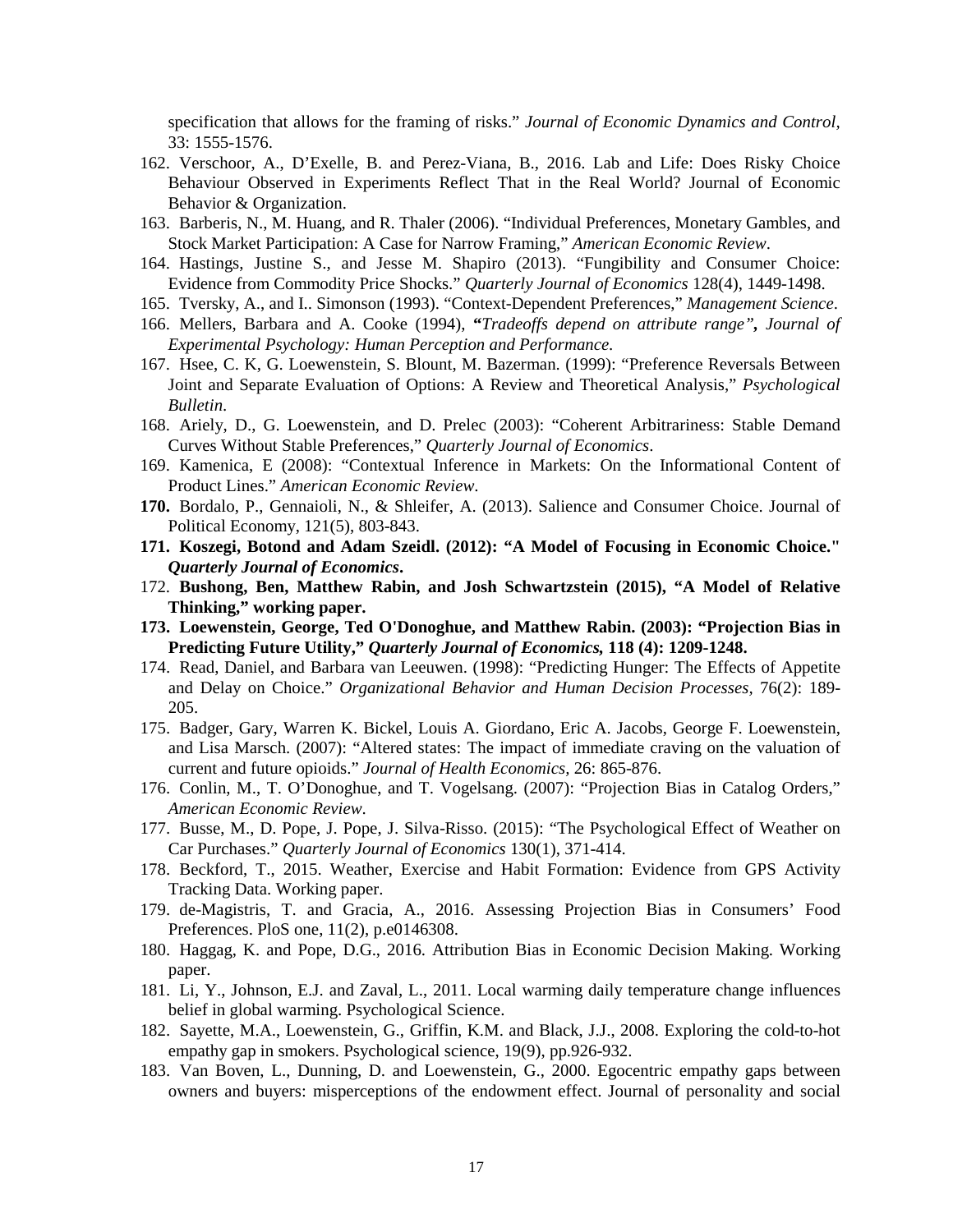psychology, 79(1), p.66.

- 184. Thunström, L., Nordström, J. and Shogren, J.F., 2015. Certainty and overconfidence in future preferences for food. Journal of Economic Psychology, 51, pp.101-113.
- 185. Zaval, L., Keenan, E.A., Johnson, E.J. and Weber, E.U., 2014. How warm days increase belief in global warming. Nature Climate Change, 4(2), pp.143-147.
- 186. Frederick, S., Loewenstein, G. and O'Donoghue, T. (2002), "Time discounting and time preference: A critical review," *Journal of Economic Literature,* 40 (2): 351-401.
- 187. Elster, Jon and George Loewenstein. (1992): *Choice Over Time*, New York: Russell Sage Foundation.
- 188. Loewenstein, George, Read, Daniel, and Baumeister, Roy, eds. (2003) *Time and Decision: Economic and Psychological Perspectives on Intertemporal Choice*, Russell Sage Foundation.
- 189. O'Donoghue, Ted and M. Rabin. (1999): "Doing it now or later." *American Economic Review,* 89(1), 103–124.
- 190. O'Donoghue, T. and M. Rabin. (2001): "Choice and Procrastination," *Quarterly Journal of Economics*, 116(1), 121-160.
- 191. Akerlof, George. (1991): "Procrastination and Obedience," The Richard T. Ely Lecture, *American Economic Review, Papers and Proceedings*, 81(2): 1-19.
- 192. Augenblick, Ned, Muriel Niederle, and Charles Sprenger (2015). "Working Over Time: Dynamic Inconsistency in Real Effort Tasks." *Quarterly Journal of Economics*.
- 193. Augenblick, Ned, and Matthew Rabin. "An Experiment on Time Preference and Misprediction in Unpleasant Tasks." Working Paper, UC Berkeley.
- 194. Harris, Christopher and David Laibson. (2013): "Instantaneous Gratification," *Quarterly Journal of Economics,* 128(1): 205-248.
- 195. Laibson, David (1997): "Golden Eggs and Hyperbolic Discounting," *Quarterly Journal of Economics*, 112(2): 443–77, May.
- 196. Phelps, E.S. and R.A. Pollak. (1968): "On Second-Best National Saving and Game-Equilibrium Growth," *Review of Economic Studies*, 35(2): 185-199.
- 197. O'Donoghue, Ted and Matthew Rabin (2000): ["The Economics of Immediate Gratification,](http://www3.interscience.wiley.com/cgi-bin/fulltext/71004337/PDFSTART)" Journal of *Behavioral Decision Making* 13(2), 233-250.
- 198. O'Donoghue, Ted and Matthew Rabin (2006), "Optimal Sin Taxes." *Journal of Public Economics,* 90 (10-11): 1825-1849.
- 199. O'Donoghue, Ted and Matthew Rabin (1999): ["Addiction and Self Control,](http://elsa.berkeley.edu/~rabin/addiction_self-control_rabin.pdf)" in *Addiction: Entries and Exits*, Jon Elster, editor, Russel Sage Foundation.
- 200. Mischel, Walter, Yuichi Shoda, and Monica L. Rodriguez (1989): "Delay of Gratification in Children," *Science*, 244(4907): 933-938.
- 201. Read, Daniel, George Loewenstein, and Shobana Kalyanaraman. (1999): "Mixing Virtue and Vice: Combining the Immediacy Effect and the Diversification Heuristic." *Journal of Behavioral Decision Making,* 12(4): 257-273.
- 202. Schelling, Thomas C. (1992): "Self-Command: A New Discipline," *Choice Over Time*, George Loewenstein and Jon Elster eds., 167–176.
- 203. Angeletos, George-Marios, David Laibson, Andrea Repetto, Jeremy Tobacman, and Stephen Weinberg. (2001): "The Hyperbolic Buffer Stock Model: Calibration, Simulation, and Empirical Evaluation," *Journal of Economic Perspectives,* 15(3): 47-68.
- 204. DellaVigna, Stefano, and Ulrike Malmendier. (2004): "Contract Design and Self- Control: Theory and Evidence." *Quarterly Journal of Economics*, 119(2): 353-402.
- 205. DellaVigna, Stefano, and Ulrike Malmendier. (2006): "Paying Not to Go to the Gym." *American Economic Review*, 96(3): 694-719.
- 206. DellaVigna, S. and Paserman, M.D. (2005): "Job Search and Impatience," *Journal of Labor Economics*.
- 207. Fang, H. and D. Silverman (2009): "Time-Inconsistency and Welfare Program Participation: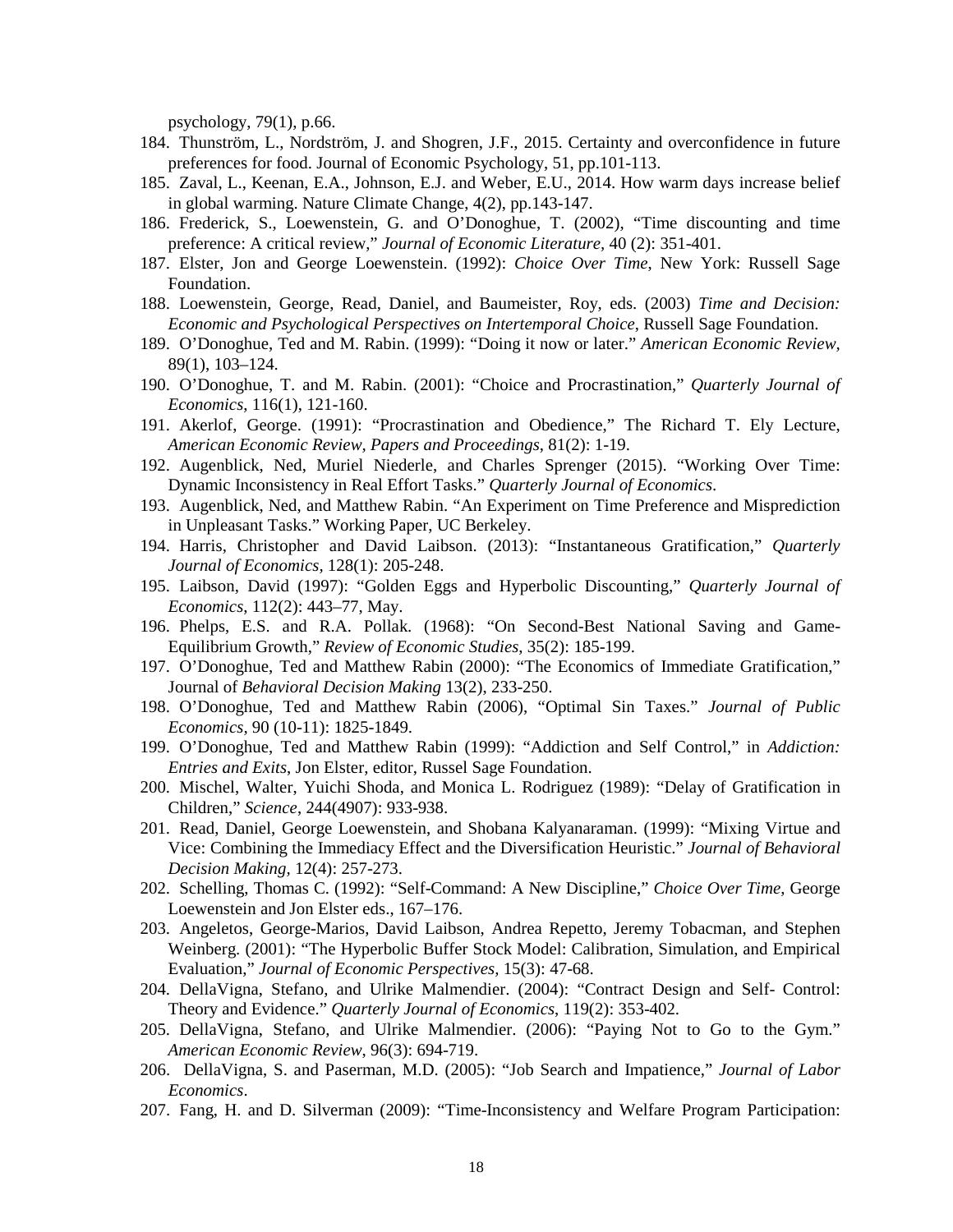Evidence from the NLSY," *International Economic Review*.

- 208. Banerjee, A. and S. Mullainathan (2010): "The Shape of Temptation: Implications for the Economic Lives of the Poor".
- 209. Duflo, Esther, Michael Kremer, and Jonathan Robinson. (2010): "Nudging Farmers to Use Fertilizer: Theory and Experimental Evidence from Kenya." Working Paper.
- 210. Kaur, Supreet, Michael Kremer, and Sendhil Mullainathan (2010): "Self-Control and the Development of Work Arrangements," *American Economic Review,* 100(2): 624- 628.
- 211. Laibson, David, Andrea Repetto, and Jeremy Tobacman. (2008): "Estimating Discount Functions with Consumption Choices over the Lifecycle." NBER Working Paper.
- 212. Benartzi, Shlomo and Richard H. Thaler. (2004): "Save More Tomorrow: Using Behavioral Economics to Increase Employee Savings," *Journal of Political Economy*, 112(1): 164-187.
- 213. Fudenberg, D. and D. Levine (2006): "A Dual-Self Model of Impulse Control," *American Economic Review*.
- 214. Loewenstein, G. and T. O'Donoghue (2005). "Animal Spirits: Affective and Deliberative Processes in Economic Behavior," Mimeo, Cornell.
- 215. Carroll, Gabriel D., James Choi, David Laibson, Brigitte C. Madrian, and Andrew Metrick. (2009): "Optimal Defaults and Active Decisions." *Quarterly Journal of Economics* 124(4): 1639- 1674.
- 216. Ariely, Dan and Klaus Wertenbroch. (2002): "Procrastination, Deadlines, and Performance: Self-Control by Precommitment," *Psychological Science*, 13(3): 219- 224.
- *217.* Chabris, Christopher F., David Laibson, Carrie L. Morris, Jonathon P. Schuldt, Dmitry Taubinsky. (2008): "Individual Laboratory-Measured Discount Rates Predict Field Behavior," *Journal of Risk and Uncertainty,* 37(2-3): 237-269*.*
- 218. Choi, James, David Laibson, Brigitte C. Madrian, and Andrew Metrick. (2002): "Defined Contribution Pensions: Plan Rules, Participant Decisions, and the Path of Least Resistance," *Tax Policy and the Economy,* 16: 67-113.
- 219. Laibson David, Andrea Repetto and Jeremy Tobacman. (1998): "Self-Control and Saving for Retirement," *Brookings Papers on Economic Activity* 1: 91-196.
- 220. Choi, James, David Laibson and Brigitte C. Madrian. (2011): "\$100 Bills on the Sidewalk: Suboptimal Investment in 401(k) Plans," *Review of Economics and Statistics,* 93(3): 748-763.
- 221. Agarwal, Sumit, John Driscoll, Xavier Gabaix, and David Laibson. (2009): "The Age of Reason: Financial Decisions over the Life-Cycle and Implications for Regulation." *Brookings Papers on Economic Activity,* 2, 51-117.
- 222. Shapiro, J.M., 2005. Is there a daily discount rate? Evidence from the food stamp nutrition cycle. Journal of public Economics, 89(2), pp.303-325.
- 223. Madrian, Brigitte and Dennis F. Shea. (2001): "The Power of Suggestion: Inertia in 401(k) Participation and Savings Behavior" *Quarterly Journal of Economics,* 116(4): 1149-1187.
- 224. Milkman, Katherine L., John Beshears, James J. Choi, David Laibson, Brigette C. Madrian. (2011): "Using Implementation Intentions Prompts to Enhance Influenza Vaccination Rates," *Proceedings of the National Academy of Sciences,* 108(26): 10415-10420.
- 225. O'Donoghue, Ted and Matthew Rabin. (1999): "Incentives for Procrastinators," *Quarterly Journal of Economics,* 114(3): 769-816.
- 226. O'Donoghue, Ted and Matthew Rabin (1999): ["Procrastination in Preparing for Retirement,](http://brookings.nap.edu/books/0815700636/html/125.html)" in *Behavioral Dimensions of Retirement Economics*, Henry Aaron, editor, The Brookings Institution.
- **227. Kahneman, Daniel and Amos Tversky. "Introduction." In** *Judgment Under Uncertainty: Heuristics and Biases***, Ch. 1, 3–22.**
- 228. Schwartzstein, Joshua (2014), "Selective Attention and Learning," *Journal of the European Economic Association* 12, no. 6 (December, 2014): 1423–1452.
- 229. Hanna, Rema, Sendhil Mullainathan, and Joshua Schwartzstein (2014). "Learning through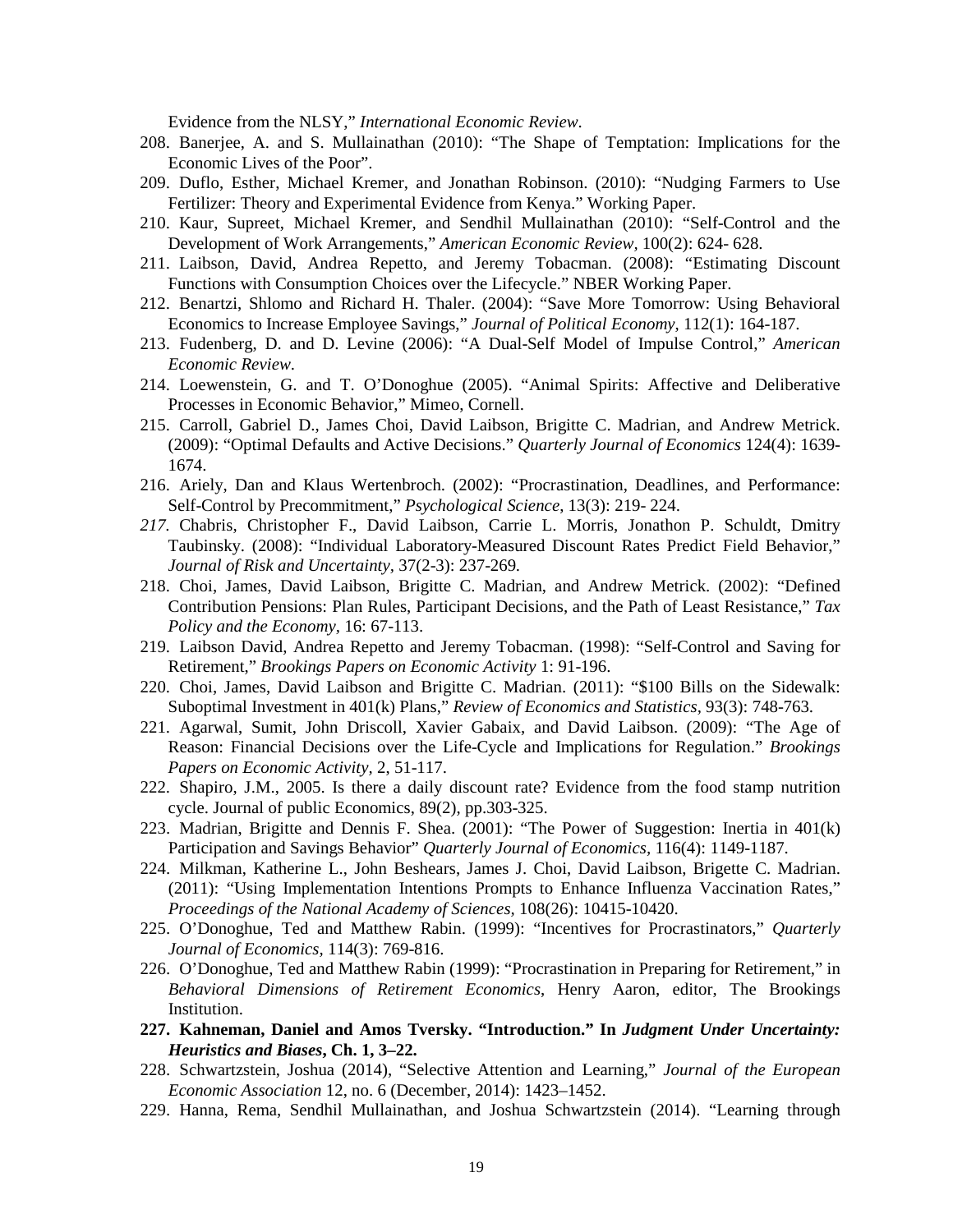noticing: Theory and evidence from a field experiment." *Quarterly Journal of Economics* 129(3): 1311-1353.

- 230. Kahneman, Daniel, and Amos Tversky. (1974): "Judgment under Uncertainty: Heuristics and Biases," *Science*, 185: 1124-1131.
- 231. Kahneman, D, and A. Tversky. (1983): "Extensional vs. Intuitive Reasoning: The Conjunction Fallacy in Probability Judgment," *Psychological Review*, 90(4): 293- 315.
- 232. Tversky, Amos, and Derek Koehler, (1994): "Support Theory: A Nonextensional Representation of Subjective Probability," *Psychological Review*, 101(4): 547-567.
- 233. Kahneman, D., and Tversky, A. (1972): "Subjective probability: a judgment of representativeness," *Cognitive Psychology*, 3(3): 430-454.
- *234.* Slovic, P., Griffin, D., and Tversky, A. "Compatibility effects in judgment and choice," In Griffin, D., and Kahneman, D., Eds. *Heuristics and biases: the psychology of intuitive judgment.*
- 235. Tversky, A., & Kahneman, D. (1973): "Availability: a heuristic for judging frequency and probability," *Cognitive Psychology*, 5(2): 207-232.
- 236. Fox, C., & Tversky, A. (1995): "Ambiguity aversion and comparative ignorance," *Quarterly Journal of Economics*, 110(3): 585-603.
- 237. Rabin, Matthew and Joel Schrag. (1999): "First Impressions Matter: A Model of Confirmatory Bias." *Quarterly Journal of Economics,* 114(1): 37-82.
- 238. Koehler, J.J. and Mercer, M., 2009. Selection neglect in mutual fund advertisements. Management Science, 55(7), pp.1107-1121.
- 239. Madarasz, Kristof. (2012): "Information Projection: Model and Applications," *Review of Economic Studies,* 79 (3): 961-985.
- 240. Madarász, K., 2015. Projection equilibrium: Definition and applications to social investment and persuasion. Working paper.
- 241. Madarász, K., 2015. Bargaining under the Illusion of Transparency. Working paper.
- **242. Griffin, D. and A. Tversky. (1992): "The Weighing of Evidence and the Determinants of Confidence," C***ognitive Psychology***, 24: 411-435.**
- **243. Rabin, Matthew. (2002): "Inference by Believers in the Law of Small Numbers."**  *Quarterly Journal of Economics,* **117(3): 775-816.**
- 244. Rabin, Matthew and Dimitri Vayanos. (2010): "The Gambler's and Hot-Hand Fallacies: Theory and Applications." *Review of Economic Studies,* 77(2): 730-778.
- 245. Benjamin, D., M. Rabin, and C. Raymond. (2015): "A Model of Non-Belief in the Law of Large Numbers," forthcoming, *Journal of the European Economics Association*.
- *246.* Benjamin, Dan, Aaron Bodoh-Creed, and Matthew Rabin. (2013): "The Dynamics of Base-Rate Neglect," Non-Existent Working Paper, UC Berkeley.
- 247. Gilovich, T. (1983): "Biased evaluation and persistence in gambling," *Journal of Personality and Social Psychology*, 44(6): 1110-1126.
- 248. Chen, D., Moskowitz, T.J. and Shue, K., 2016. Decision-making under the gambler's fallacy: Evidence from asylum judges, loan officers, and baseball umpires (No. w22026). National Bureau of Economic Research.
- 249. Moore, D.A., Carter, A.B. and Yang, H.H., 2015. Wide of the mark: Evidence on the underlying causes of overprecision in judgment. Organizational Behavior and Human Decision Processes, 131, pp.110-120.
- 250. Camerer, Colin F. (1989). "Does the Basketball Market Believe in the Hot Hand?" *American Economic Review*: 1257-1261.
- 251. Miller, Joshua Benjamin, and Adam Sanjurjo (2014). "A cold shower for the hot hand fallacy."
- 252. Green, Brett S., and Jeffrey Zwiebel (2015). "The Hot-Hand Fallacy: Cognitive Mistakes or Equilibrium Adjustments? Evidence from Major League Baseball: Evidence from Major League Baseball."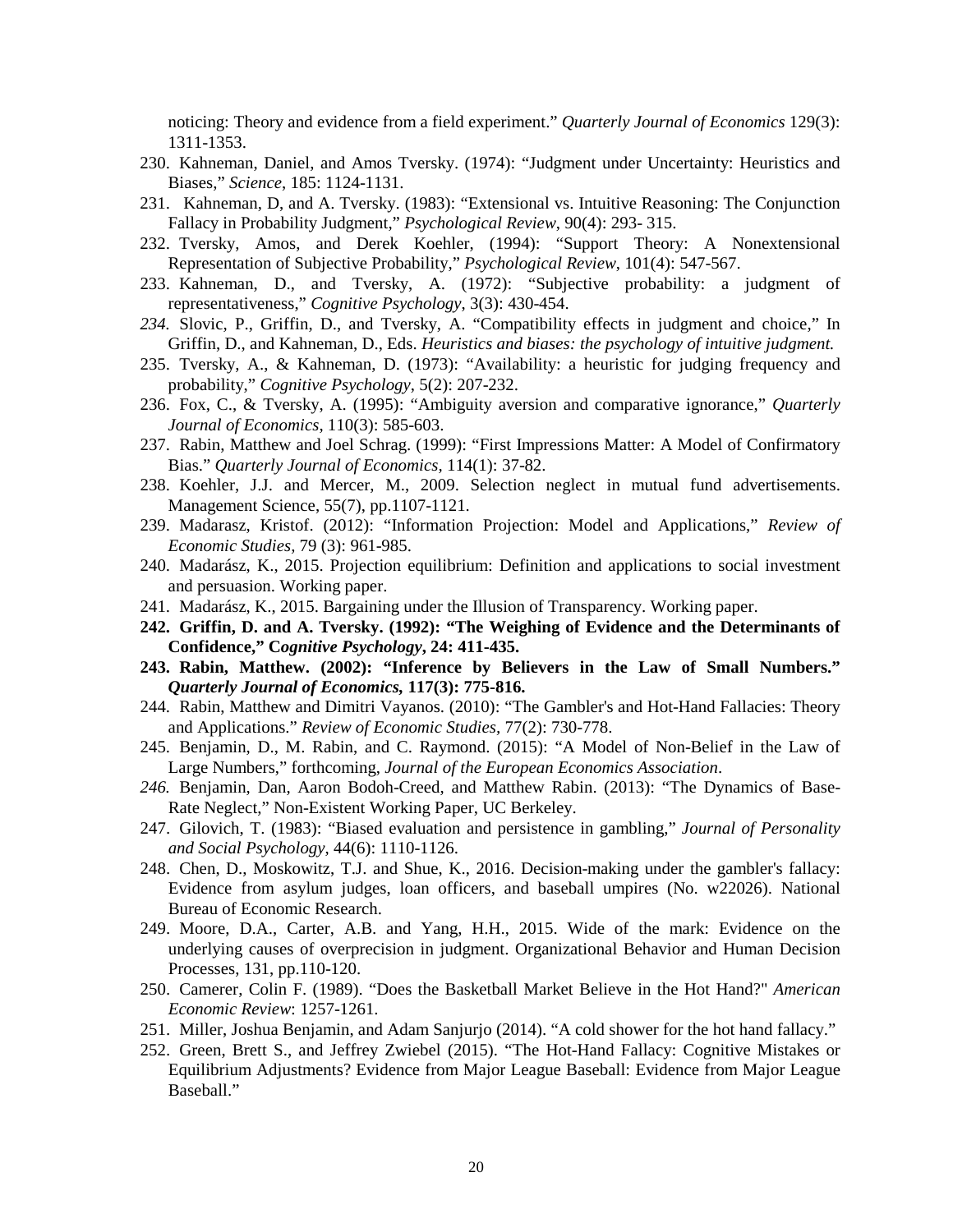- 253. Tversky, Amos, and Thomas Gilovich (1989). "The 'hot hand': Statistical reality or cognitive illusion?" Chance 2(4), 31-34.
- 254. Tversky, Amos, and Thomas Gilovich (2005). "The Cold Facts About the 'Hot Hand' in Basketball." Anthology of Statistics in Sports: 169.
- 255. Miller, J.B. and Sanjurjo, A., 2015. Surprised by the gambler's and hot hand fallacies? A truth in the law of small numbers.
- 256. Miller, J.B. and Sanjurjo, A., 2015. Is It a Fallacy to Believe in the Hot Hand in the NBA Three-Point Contest?
- 257. Dohmen, T., Falk, A., Huffman, D., Marklein, F. and Sunde, U., 2009. The non-use of Bayes rule: representative evidence on bounded rationality. Research Memoranda, 38.
- 258. Esponda, I. and Vespa, E., 2015. Endogenous sample selection and partial naiveté in common value environments: A laboratory study. Working paper.
- 259. Levin, D., Peck, J. and Ivanov, A., 2016. Separating Bayesian updating from non-probabilistic reasoning: An experimental investigation. American Economic Journal: Microeconomics, 8(2), pp.39-60.
- 260. Oskarsson, A.T., Van Boven, L., McClelland, G.H. and Hastie, R., 2009. What's next? Judging sequences of binary events. Psychological bulletin, 135(2), p.262.
- 261. Benjamin, Dan, Don Moore, and Matthew Rabin. (2013): "Misconceptions of Chance: Evidence from an Integrated Experiment." Working Paper, UC Berkeley.
- *262.* Tversky, A., & Koehler, D.J. (1994). Support theory: A nonextentional representation of subjective probability. Psychological Review, 101, 547–567.
- **263. Eyster, Erik, and Matthew Rabin. (2005): "Cursed Equilibrium."** *Econometrica***, 73(5): 1623-1672.**
- 264. Esponda, Ignacio, and Emanuel Vespa (2014). "Hypothetical Thinking and Information Extraction in the Laboratory." *American Economic Journal: Microeconomics*, 6(4): 180-202.
- 265. Carrillo, Juan D., and Thomas R. Palfrey. "No trade." Games and Economic Behavior 71.1 (2011): 66-87.
- 266. Cox, C.A., 2015. Cursed beliefs with common-value public goods. Journal of Public Economics, 121, pp.52-65.
- 267. Carrillo, Juan D., and Thomas R. Palfrey (2009). "The Compromise Game: Two-Sided Adverse Selection in the Laboratory." American Economic Journal: Microeconomics, 1(1): 151-81.
- 268. Eyster, Erik, Matthew Rabin, and Dimitri Vayanos. (2015): "Financial Markets Where Traders Neglect the Informational Content of Prices." Working Paper.
- 269. Jehiel, P. (2005): "Analogy-Based Expectation Equilibrium," *Journal of Economic Theory*.
- 270. Mullainathan, S., J. Schwartzstein, and A. Shleifer (2008): "Coarse Thinking and Persuasion," *Quarterly Journal of Economics*.
- 271. Esponda, I. (2008): "Behavioral Equilibrium in Economies with Adverse Selection," *American Economic Review*.
- 272. Shleifer, Andrei. (2000): "Inefficient Markets," Clarendon Lectures, Oxford University Press.
- 273. Gabaix, Xavier and David Laibson (2006), "Shrouded Attributes, Consumer Myopia, and Information Suppression in Competitive Markets," *Quarterly Journal of Economics*, 121(2): 505- 540.
- 274. Koszegi, Botond, Paul Heidhues, and Takeshi Murooka "Exploitative Innovation," *American Economic Journal: Microeconomics*, forthcoming.
- 275. Koszegi, Botond, Paul Heidhues, and Takeshi Murooka "Inferior Products and Profitable Deception" working paper 2014.
- 276. Brown, Jennifer, Tanjim Hossain, and John Morgan (2010). "Shrouded Attributes and Information Suppression: Evidence from the Field**"** *Quarterly Journal of Economics* 125(2): 859-876.